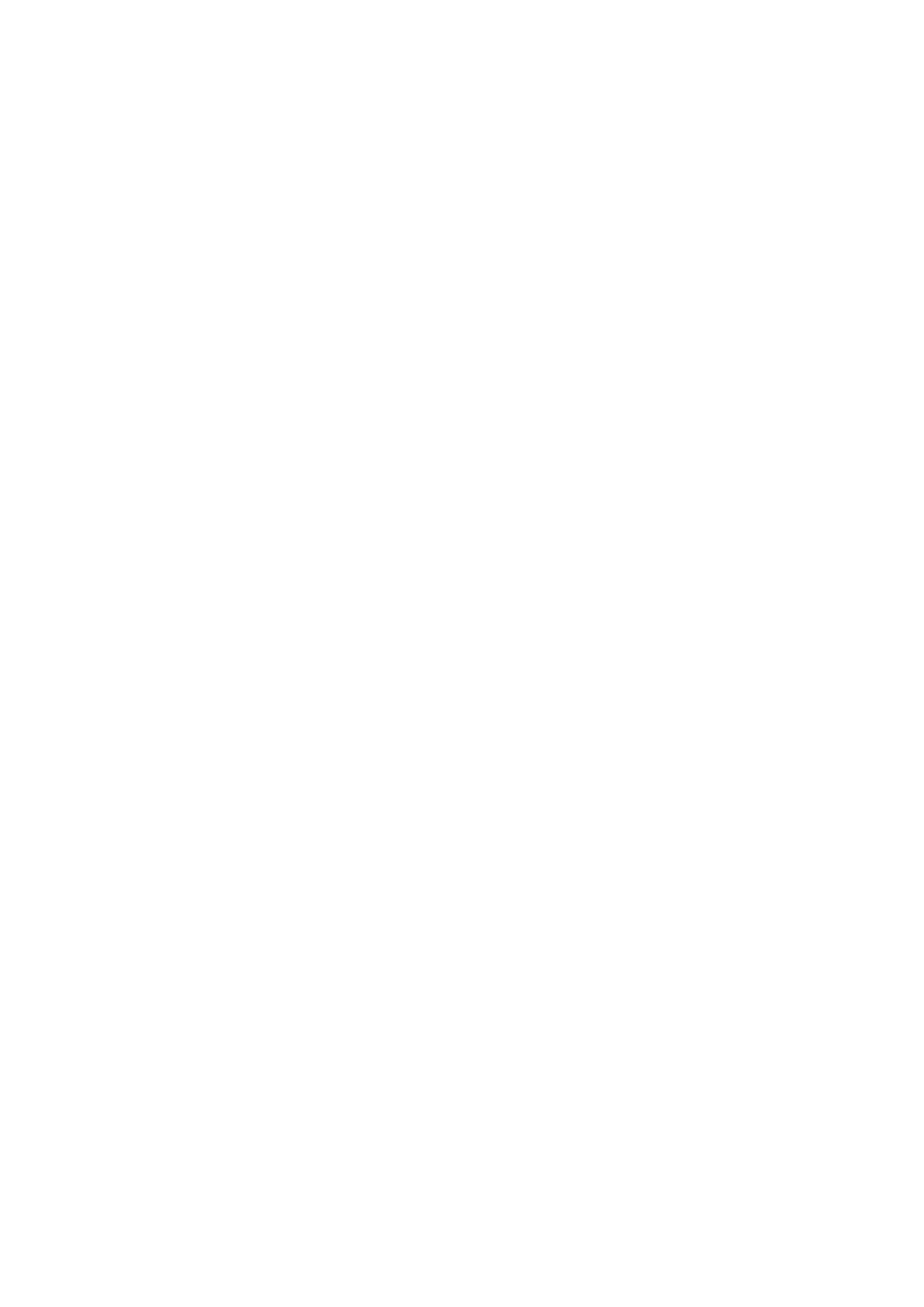# **Economic Benefits Arising from the Construction and Operation of the Sisson Project**

**by**

**EcoTec Consultants**

**for**

**Northcliff Resources, Ltd.**

**February 2013**

\_\_\_\_\_\_\_\_\_\_\_\_\_\_\_\_\_\_\_\_\_\_\_\_\_\_\_\_\_\_\_\_\_\_\_\_\_\_\_\_\_\_\_\_\_\_\_\_\_\_\_\_\_\_\_\_\_\_\_\_\_\_\_\_\_\_\_\_\_\_\_\_\_\_\_\_\_\_\_\_\_\_\_

EcoTec Consultants, 5300 boul. des Galeries, Office 460-F, Québec, 418-473-9870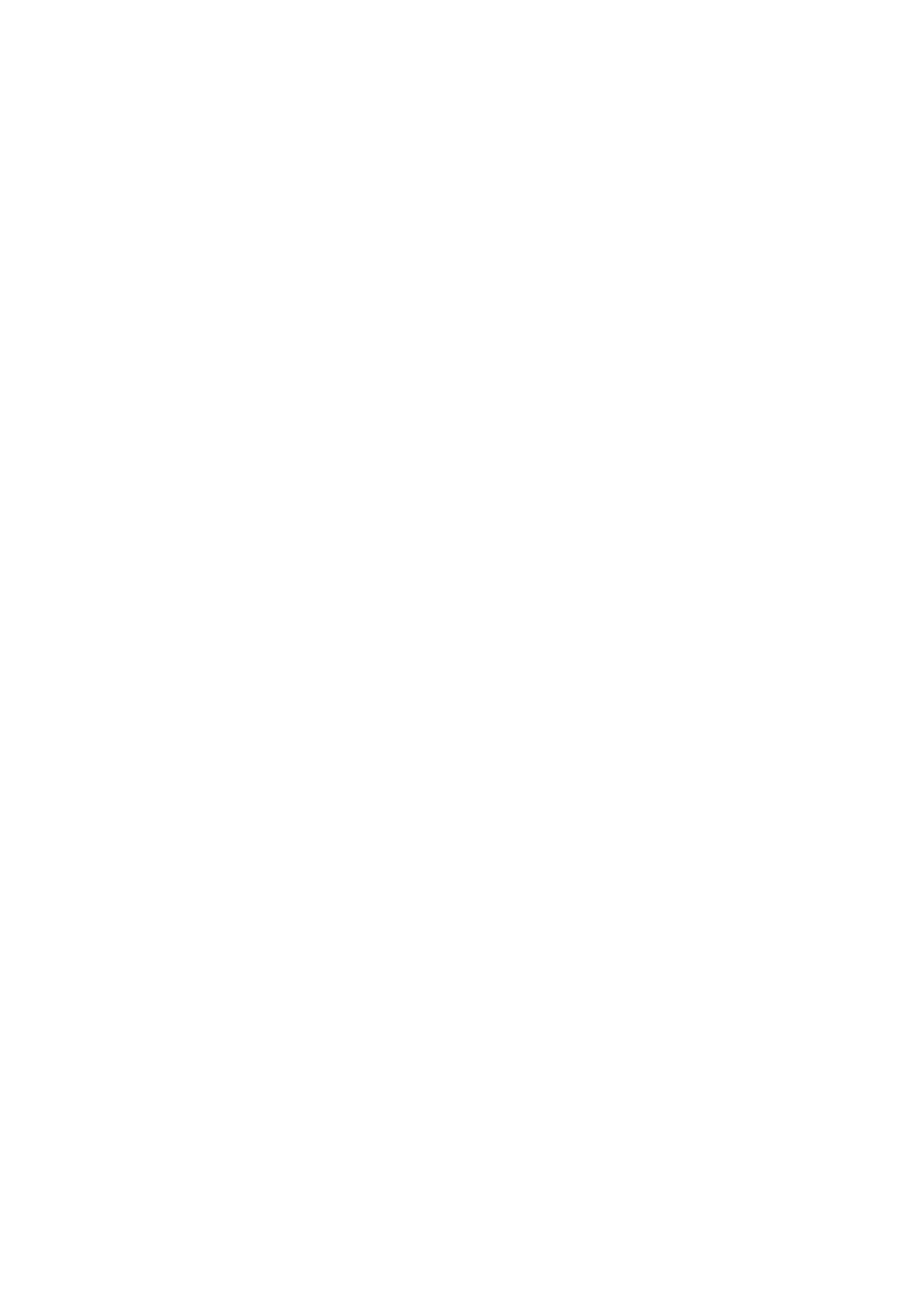# **TABLE OF CONTENTS**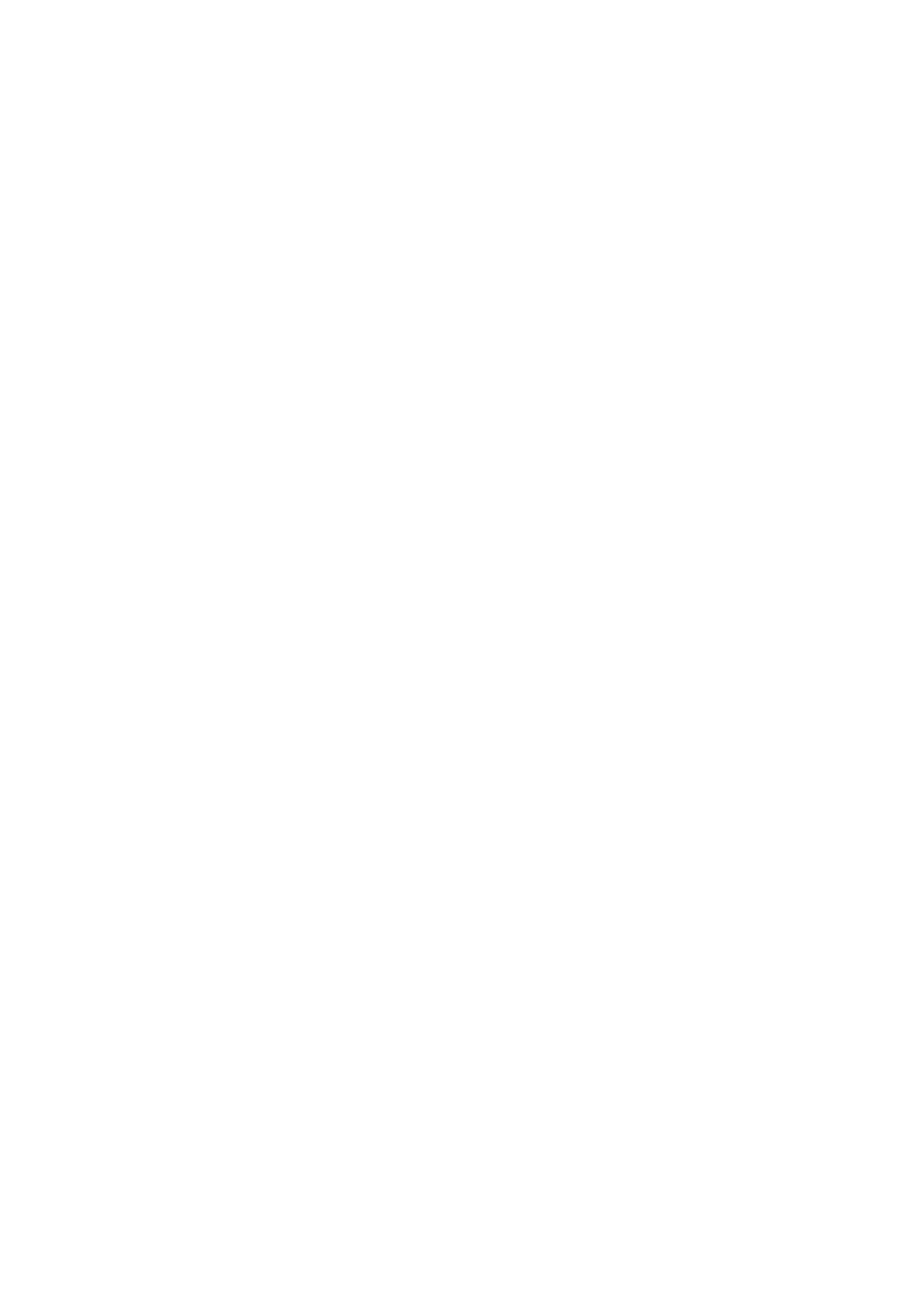# **EXECUTIVE SUMMARY**

The Sisson Project will see the construction and operation of a tungsten and molybdenum mine, and associated processing facilities, located approximately 10 kilometres (km) southwest of Napadogan, and approximately 60 km directly northwest of the City of Fredericton, New Brunswick. The Project is owned by Northcliff Resources Ltd.

The per capita Gross Domestic Product (GDP) in New Brunswick is only 82.2% of the national average. Households appear to be doing relatively better than the rest of the economy as measured by the GDP, with a per capita personal disposable income that is 89.1% of the national figure. However, this seemingly better performance is largely due to a population rate growth that is much lower than the national one, and the growth in personal disposable income has lagged the national performance over the last ten years. The relatively good GDP performance of New Brunswick also masks a labour market that has trailed that of Canada over the last decade. As a consequence there is considerable spare capacity in the provincial labour market.

The economic benefits that are projected to be generated by the Project are substantial and of considerable duration. In particular:

• Construction phase capital expenditures for the Sisson Project are expected to reach \$578.8 million. New Brunswick will be the largest beneficiary, with estimated total expenditures of \$245.1 million (42.3% of the total) (see Table 1). Based on recent investment patterns, the Project would represent approximately 5.4% of total investment in New Brunswick for the first year of construction and 8.8% during the second year, providing business to provincial companies.

|                     | <b>Construction</b> | <b>Operation</b> | <b>Total</b> | $\frac{0}{0}$ |
|---------------------|---------------------|------------------|--------------|---------------|
| New Brunswick       | \$245.1             | \$1,844.2        | \$2,089.3    | 44.7%         |
| Other Canada        | \$170.6             | \$1,539.5        | \$1,710.1    | 36.6%         |
| <b>Total Canada</b> | \$415.7             | \$3,383.7        | \$3,799.4    | 81.3%         |
| Imports             | \$163.2             | \$709.2          | \$872.4      | 18.7%         |
|                     |                     |                  |              |               |
| Total               | \$578.8             | \$4,092.9        | \$4,671.7    | 100.0%        |

\_\_\_\_\_\_\_\_\_\_\_\_\_\_\_\_\_\_\_\_\_\_\_\_\_\_\_\_\_\_\_\_\_\_\_\_\_\_\_\_\_\_\_\_\_\_\_\_\_\_\_\_\_\_\_\_\_\_\_\_\_\_\_\_\_\_\_\_\_\_\_\_\_\_\_\_\_\_\_\_\_\_\_

**Table 1 Sisson Project Expenditures by Jurisdiction, \$ Million**

Source: Northcliff Resources and EcoTec Consultants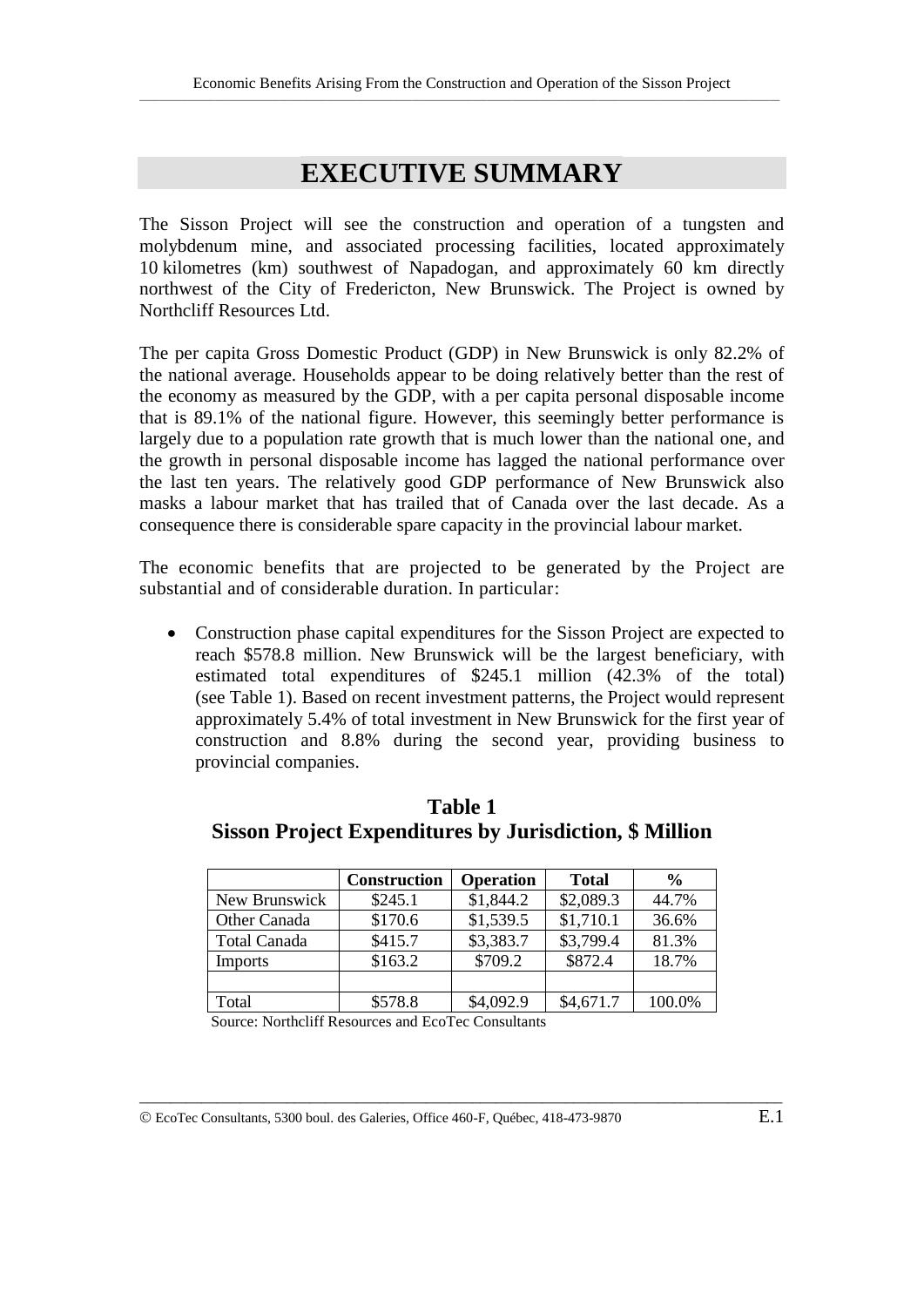- The projected expenditures over the 27-year operations phase of the Project total \$4,092.9 million. It is estimated that \$1,844.2 million (45.1% of the total) will be spent in New Brunswick, an average of \$69.3 million each year. The length of this phase will provide greater economic opportunities for New Brunswick-based companies, which will be justified in making additional investments in order to qualify for Project-related business.
- Project construction and operations together are therefore expected to involve total expenditures of \$4,671.7 million, including \$2,089.3 million (44.7%) in New Brunswick.
- The GDP generated by the Project is expected to total \$5,910.7 million (see Table 2). This includes \$3,754.6 million (63.5%) in New Brunswick, comprising \$170.3 million from construction and \$3,584.3 million from operations.

#### **Table 2 Gross Domestic Product Generated by the Sisson Project, \$ Million**

|                                 | <b>Construction</b> | <b>Operation</b> | <b>Total</b> | $\frac{6}{6}$ |
|---------------------------------|---------------------|------------------|--------------|---------------|
| New Brunswick                   | \$170.3             | \$3,584.3        | \$3,754.6    | 63.5%         |
| Other provinces                 | \$348.7             | \$1,807.5        | \$2,156.1    | 36.4%         |
|                                 |                     |                  |              |               |
| Total                           | \$519.0             | \$5,391.7        | \$5,910.7    | 100.0%        |
| Secondo Dee Tree Composition to |                     |                  |              |               |

Source: EcoTec Consultants

- Household revenues, including salaries, benefits and income of unincorporated businesses, are expected to reach \$2,484.1 million in Canada, including \$1,324.2 million (53.3%) in New Brunswick.
- Together, the two phases of the Project will last 29-years and create 16,406 person-years of direct, indirect and induced employment in New Brunswick, representing 50.3% of Canada's total (Table 3). A person-year is the equivalent of a year's full-time employment for one person.
- The two-year construction phase of the Project is expected to generate an estimated 1,844 person-years of direct, indirect and induced employment in New Brunswick, and 4,942 person-years in Canada as a whole.
- The 27-year operations phase is expected to generate an estimated 14,561 person-years of direct, indirect and induced employment in New Brunswick, 52.6% of the total for Canada. This equates to an average of almost 540 full-time jobs in New Brunswick over the production life of the mine, including about 300 at the Project itself. The duration of operation phase employment will justify additional investments in Project-related training.

EcoTec Consultants, 5300 boul. des Galeries, Office 460-F, Québec, 418-473-9870 E.2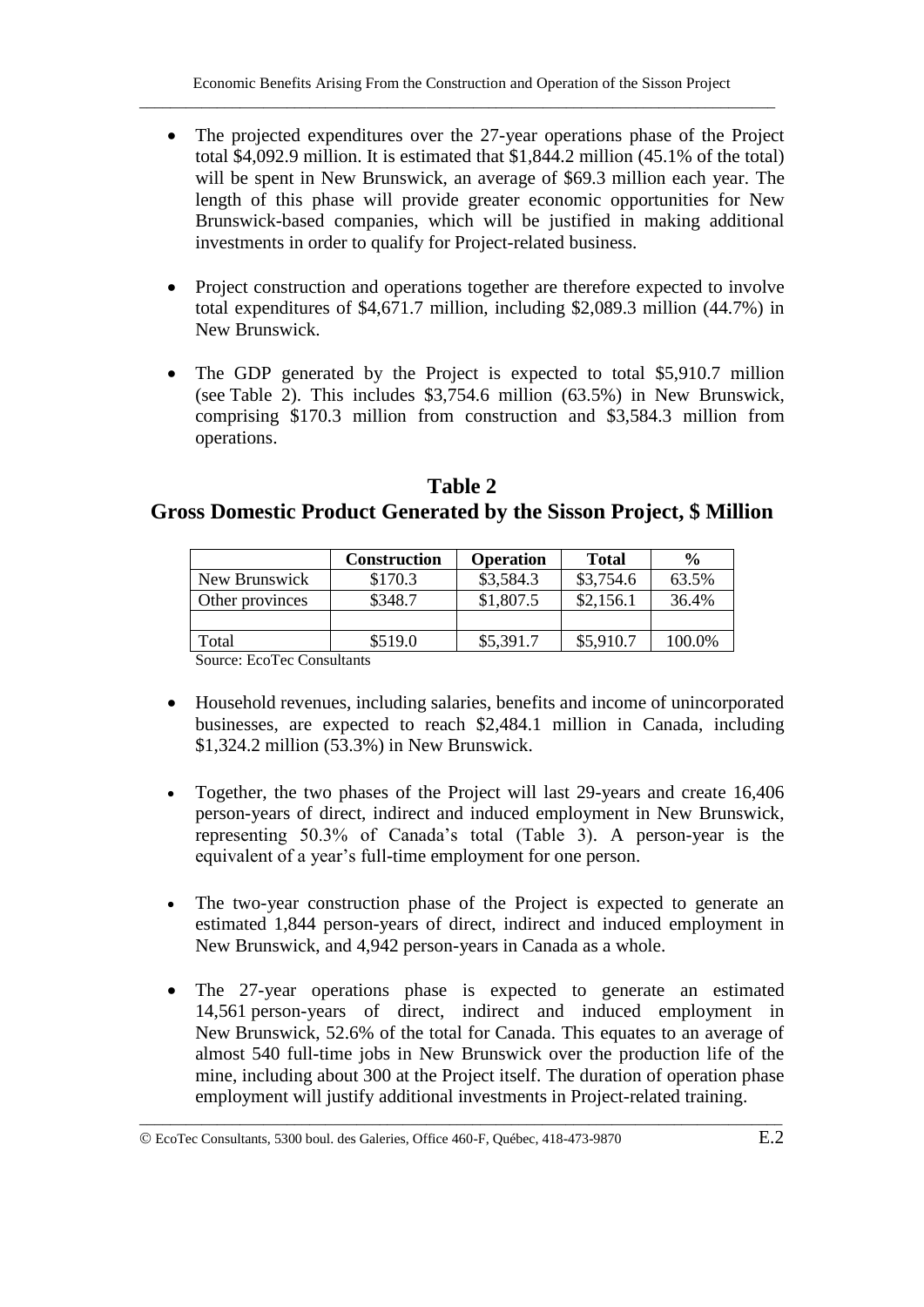|                 | <b>Direct</b> | Indirect | <b>Induced</b> | <b>Total</b> | $\frac{0}{0}$ |
|-----------------|---------------|----------|----------------|--------------|---------------|
| New Brunswick   | 8,849         | 3,401    | 4,156          | 16,406       | 50.3%         |
| Other provinces | 977           | 7,619    | 6,717          | 16,214       | 49.7%         |
|                 |               |          |                |              |               |
| Total           | 9,826         | 11,020   | 11.773         | 32,619       | 100.0%        |

#### **Table 3 Employment Generated by the Sisson Project, by Jurisdiction, Person-Years**

Source: EcoTec Consultants

- The Government of New Brunswick will collect an estimated \$20.1 million in construction phase-related direct, indirect and induced personal income tax, indirect taxes (such as sales taxes) and tax on corporate profits. The federal government will receive \$50.6 million, and the other provincial and territorial governments will share \$38.4 million.
- The tax revenues the Government of New Brunswick will receive during operations are estimated at \$722.8 million, including \$280.1 million as mining tax, \$245.0 million for provincial tax on corporate mining profit, and \$197.6 million for other tax revenues, including direct, indirect and induced effects. The federal government is expected to collect \$715.0 million, with other provincial and territorial governments sharing \$234.4 million.
- Government revenues arising from the Project as a whole are therefore expected to total \$1.78 billion. Tax revenues for the Government of New Brunswick are estimated at \$742.9 million, or 41.7% of the total, including \$525.2 million from mining operations and \$217.7 million from other sources.

In summary, the Sisson Project represents a major investment in New Brunswick that will provide it with economic benefits for about 30 years. The Project is a good match for the New Brunswick economy and will provide substantial benefits to both the province and Canada as a whole.

Within New Brunswick, the labour market situation is favourable for the Sisson Project. There are unemployed workers in occupations required for the Project, and labour force mobility within the province is high with workers willing to commute to where employment is available. New employment created by the Project will translate into more jobs for unemployed or under-employed New Brunswickers and have a minimal inflationary impact on incomes. Finally, the provincial economy is diversified and has the depth and breadth to provide a significant portion of goods and services required by the Project.

EcoTec Consultants, 5300 boul. des Galeries, Office 460-F, Québec, 418-473-9870 E.3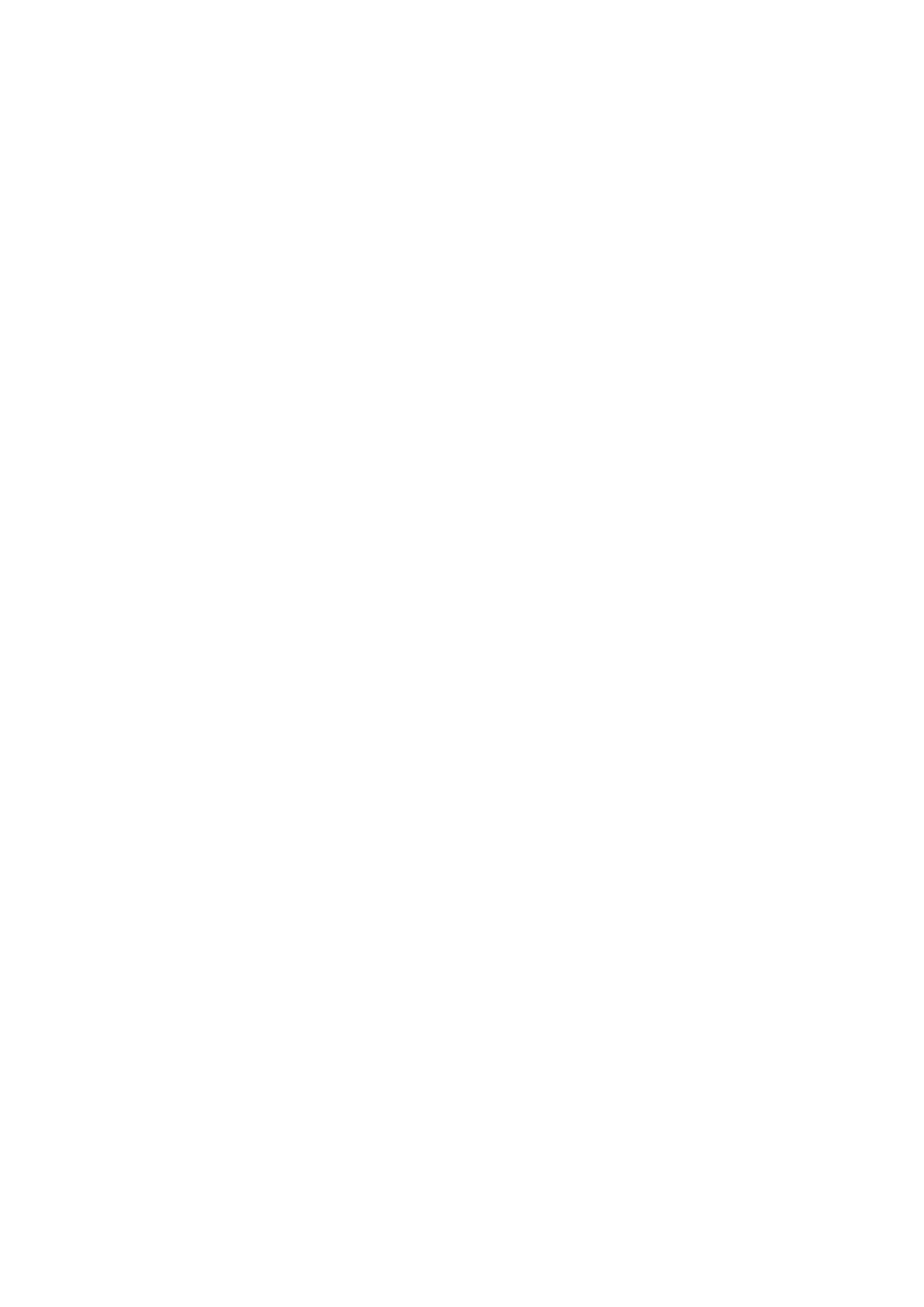# **INTRODUCTION**

The Sisson Project will see the construction and operation of a tungsten and molybdenum mine, and associated processing facilities, about 10 km southwest of Napadogan and 60 km northwest of the City of Fredericton, New Brunswick. The Project is owned by Northcliff Resources Ltd. of Vancouver, British Columbia.

This report identifies and quantifies the economic benefits of the Sisson Project. It outlines the expected costs of constructing and operating of the mine (including sustaining capital), and assesses the economic benefits expected to be generated by the Project in New Brunswick and for Canada as a whole.

The next section describes the context for the analysis by providing an overview of the New Brunswick economy. This is followed by a discussion of Project expenditures for construction, operations and in aggregate for them both, focusing on New Brunswick but also estimating the expenditures in other provinces and territories and in Canada as a whole. The final section discusses the benefits of these expenditures on Gross Domestic Product (GDP), employment and taxes, again with a focus on the benefits for New Brunswick.

# **NEW BRUNSWICK ECONOMY**

In order to have a better understanding of the potential economic benefits of the Sisson Project on the New Brunswick economy, it is important to have a good understanding of its current state, and this section presents an overview of the economic situation in the province. The data used in documenting recent economic performance include the GDP, employment and other labour market statistics and demographics. The economic structure of the province is examined using detailed data about employment by industry.

New Brunswick has had a level of economic growth similar to that of Canada as a whole over the last decade. Over the 2001-2011 period, the provincial GDP (in 2002 dollars) rose by 21.6%, compared to the national GDP growth of 20.4%. Shorter-term growth in the New Brunswick has been consistently good, with five-year and one-year rates of growth of 7.0% and 3.1% respectively, compared to 6.2% and 3.2% respectively for Canada (See Table 4).

EcoTec Consultants, 5300 boul. des Galeries, Office 460-F, Québec, 418-473-9870 1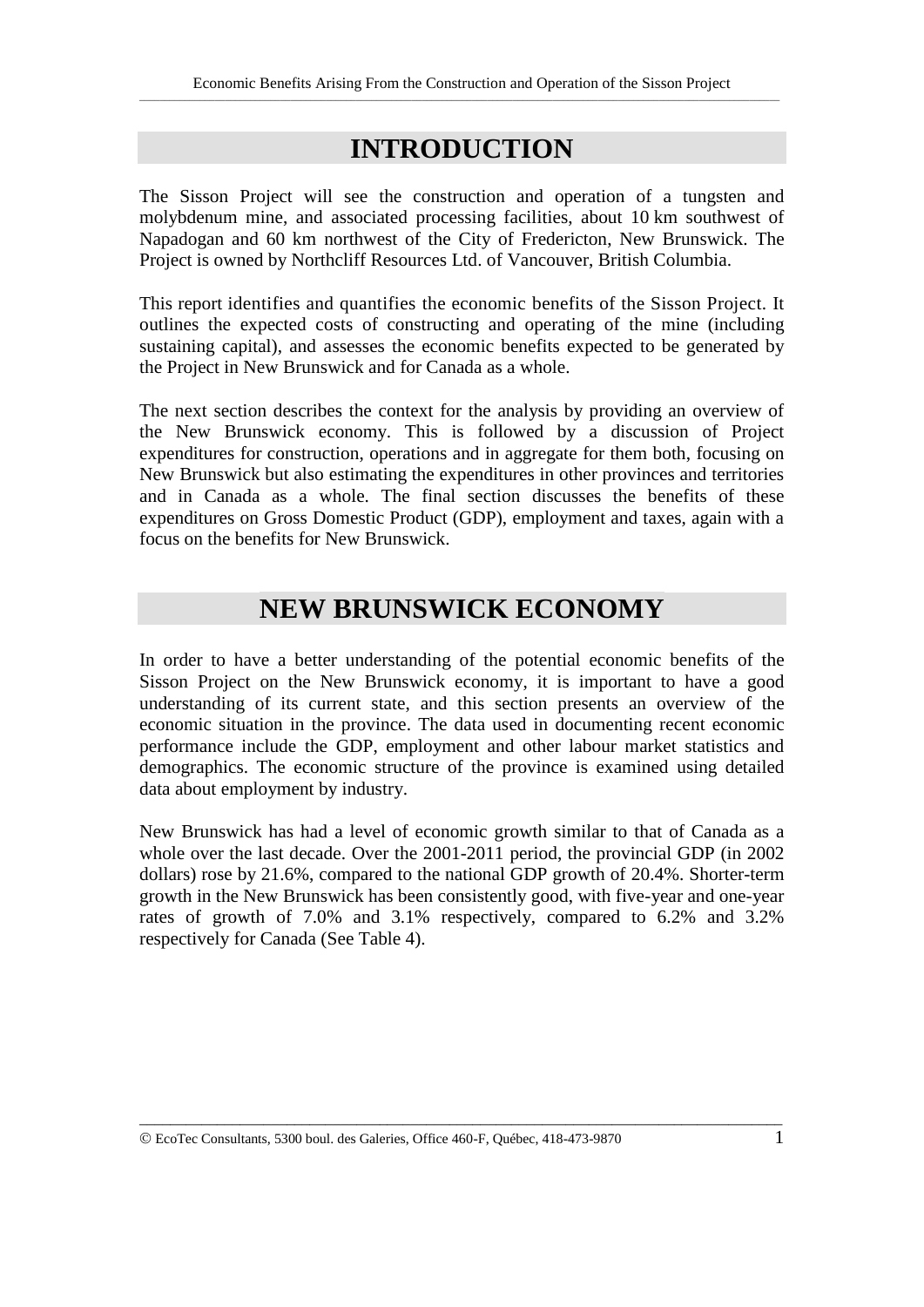|                            | 2010      | 1-Year<br>Growth*<br>$(\%)$ | 5-Year<br>Growth*<br>$(\%)$ | 10-Year<br>Growth*<br>$(\%)$ | Per<br>Capita<br>\$) |
|----------------------------|-----------|-----------------------------|-----------------------------|------------------------------|----------------------|
| Canada                     |           |                             |                             |                              |                      |
| <b>Total GDP</b>           | \$1,624.6 | 3.2%                        | 6.2%                        | 20.4%                        | \$47,606             |
| Personal disposable income | \$1,279.9 | 1.2%                        | 21.5%                       | 11.0%                        | \$37,506             |
|                            |           |                             |                             |                              |                      |
| <b>New Brunswick</b>       |           |                             |                             |                              |                      |
| <b>Total GDP</b>           | \$29.4    | 3.1%                        | 7.0%                        | 21.6%                        | \$39,116             |
| Personal disposable income | \$25.2    | 1.1%                        | 19.7%                       | 10.0%                        | \$33,433             |

#### **Table 4 Gross Domestic Product, Canada and New Brunswick, \$ Billion and Percentages**

\* Growth is calculated with deflated GDP numbers with base 2002=100.

Source: Statistics Canada, 384-0013

Despite this strong growth, the per capita GDP in the New Brunswick is still only 82.2% of the national average: \$39,116 compared to \$47,606. Households appear to be doing relatively better than the rest of the economy as measured by the GDP, with a per capita personal disposable income that is 89.1% of the national figure (\$33,433 versus \$37,506). However, this seemingly better performance is largely due to a population rate growth that is much lower than the national one, and the growth rate in personal disposable income has lagged the national performance over the last ten years. For example, the ten-year personal disposable income growth rate for New Brunswick is 10.0% vs 11.0% for Canada, while the five-year figures are 19.7% and 21.5% respectively.

The relatively good GDP performance of New Brunswick also masks a labour market that has significantly lagged national performance over the last decade, as shown in Table 5. For example, while total provincial employment increased by 6.3% from 2001 to 2011 (a net gain of 21,000 jobs), national employment increased by 15.8%, or about 2.5 times as fast. Over the last five years, the difference in the employment growth rate is even more striking: 5.5% for Canada compared to only 0.5% in New Brunswick.

The lower rate of job creation parallels a higher unemployment rate in New Brunswick. In 2011, the unemployment rate averaged 9.5% in the province and 7.4% in Canada. One positive development in the provincial labour market has been a lower unemployment rate compared to ten years ago (a decline of 1.5 percentage points). This is better than the national labour market that saw an unemployment rate 0.2 percentage points higher. Although its unemployment rate is higher than it was five years ago (+0.8 percentage points), the province still managed to do comparatively better than the national labour market (+1.1 percentage points). However, the relative performance of the New Brunswick job market has been in

EcoTec Consultants, 5300 boul. des Galeries, Office 460-F, Québec, 418-473-9870 2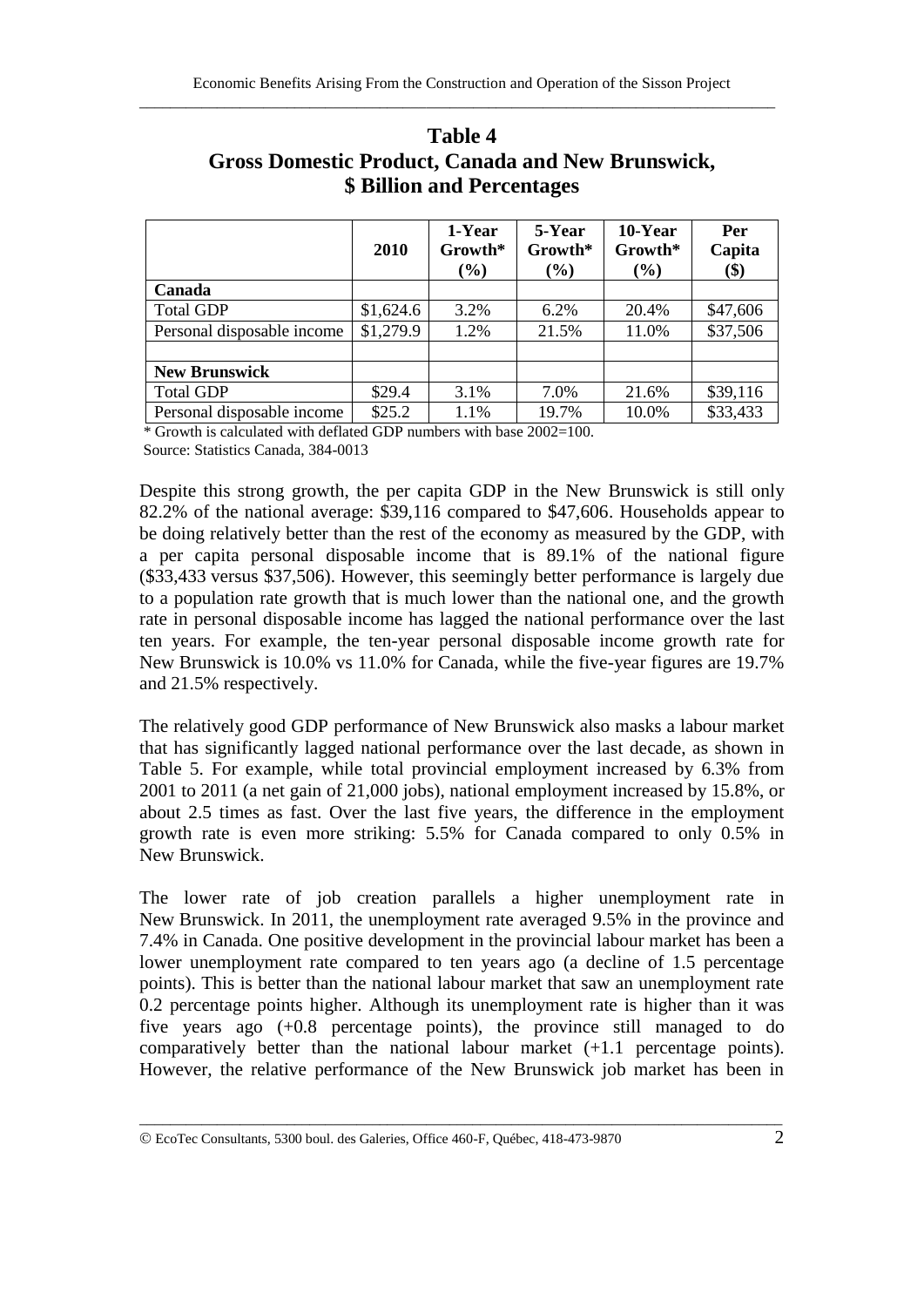decline lately: in 2011 the unemployment rate climbed by 0.2 percentage point over one year while the national average dropped by 0.6 percentage point.

|                                  | 2011     | 1-Year<br>Growth | 5-Year<br>Growth | 10-Year<br>Growth |
|----------------------------------|----------|------------------|------------------|-------------------|
| Canada                           |          |                  |                  |                   |
| <b>Total Employment, numbers</b> | 17,306.2 | 265.2            | 896.0            | 2,365.3           |
| Total Employment, percentage     |          | 1.6%             | 5.5%             | 15.8%             |
| <b>Unemployment Rate</b>         | 7.4      | $-0.6$           | 1.1              | 0.2               |
| Not in Labour Force*             | 9,288    | 1.7%             | 7.6%             | 11.4%             |
| Ratio NLF / Total Employment     | 53.7%    | 0.1              | 1.1              | $-2.1$            |
|                                  |          |                  |                  |                   |
| <b>New Brunswick</b>             |          |                  |                  |                   |
| Total Employment, numbers        | 352.0    | $-4.1$           | 1.7              | 21.0              |
| Total Employment, percentage     |          | $-1.2%$          | 0.5%             | 6.3%              |
| <b>Unemployment Rate</b>         | 9.5      | 0.2              | 0.8              | $-1.5$            |
| Not in Labour Force*             | 230.2    | 2.7%             | 3.3%             | 0.0%              |
| Ratio NLF / Total Employment     | 65.4%    | 2.4              | 1.8              | $-3.5$            |

#### **Table 5 Labour Market Statistics, Canada and New Brunswick**

 \* Individuals who are 15 years and over but are neither working nor looking for employment. Source: Statistics Canada 282-0002

Some of the reduction in New Brunswick's unemployment rate results from the outmigration of people in search of work. Another factor behind the seemingly better performance of the provincial labour market is the relatively high number of discouraged workers: people aged 15 years and over who are neither employed nor searching for work and hence not considered part of the labour force. The ratio of the number of people not in the labour force divided by total employment provides a proxy for how workers perceive the labour market: the higher the ratio, the more difficult it is to find employment. In 2011, the ratio stood at 65.4% in New Brunswick compared to 53.7% for Canada. This indicates that there is considerable spare capacity in the provincial labour market and that the economy is operating well below full employment. Any new employment that is created should translate into more jobs for unemployed or under-employed New Brunswickers and have a minimal inflationary impact on incomes.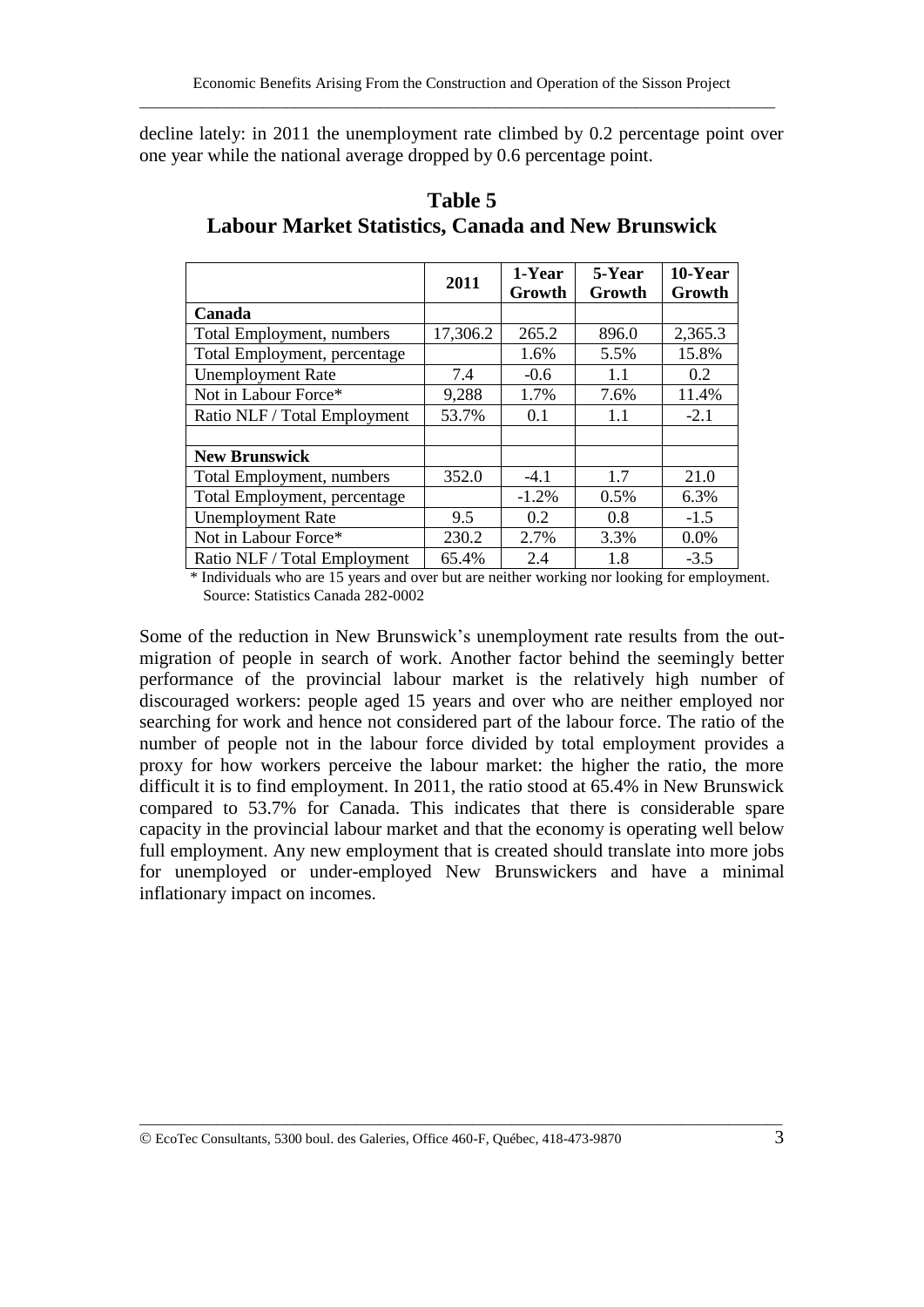## **THE SISSON PROJECT**

This section provides a detailed description of the Sisson Project expenditures, including an analysis of the share accruing to New Brunswick and other jurisdictions. Separate discussion of the construction and operations expenditures is followed by consideration of the total spending on the Project.

## **Construction Expenditures**

The construction expenditures for the Sisson Project are expected to total \$578.8 million over a two-year period. About 38% of these expenditures will occur during the first year, with the remainder spent during the second year. On the basis of private sector investment in construction, machinery and equipment in New Brunswick totaling \$4,063 million in 2011, the Project would represent approximately 5.4% of total investment in the province for the first year of construction and 8.8% during the second year.

The direct Project costs, such as for equipment (\$163.2 million), contractor indirects costs (including construction equipment and some plant facilities), buildings (\$43.0 million) and earthworks (\$32.1 million), represent the largest share of the construction costs with a total of \$337.4 million. There will be indirect costs of \$150.8 million, which include contracted indirects (engineering, procurement and construction management, pre-operational testing, etc.). Contingency funding and other expenditures total about \$90.6 million. (Table 6)

Table 7 provides a breakdown of the estimated construction expenditures by jurisdiction, based on the nature of the requirements listed in Table 6, the economy of New Brunswick and studies undertaken for other Canadian mining projects. Most of the \$245.1 million in expenditures to be made in New Brunswick provide businesses with opportunities related to site development and the construction of buildings, various facilities and tailings containment areas. The expenditures in the rest of Canada primarily relate to specialized mining and laboratory services, some process equipment, and engineering specific to mining. It is also assumed that some specialized construction contracts will be awarded to companies in central Canada, and that some specialized mining and processing equipment will be purchased from the United States or overseas.

EcoTec Consultants, 5300 boul. des Galeries, Office 460-F, Québec, 418-473-9870 4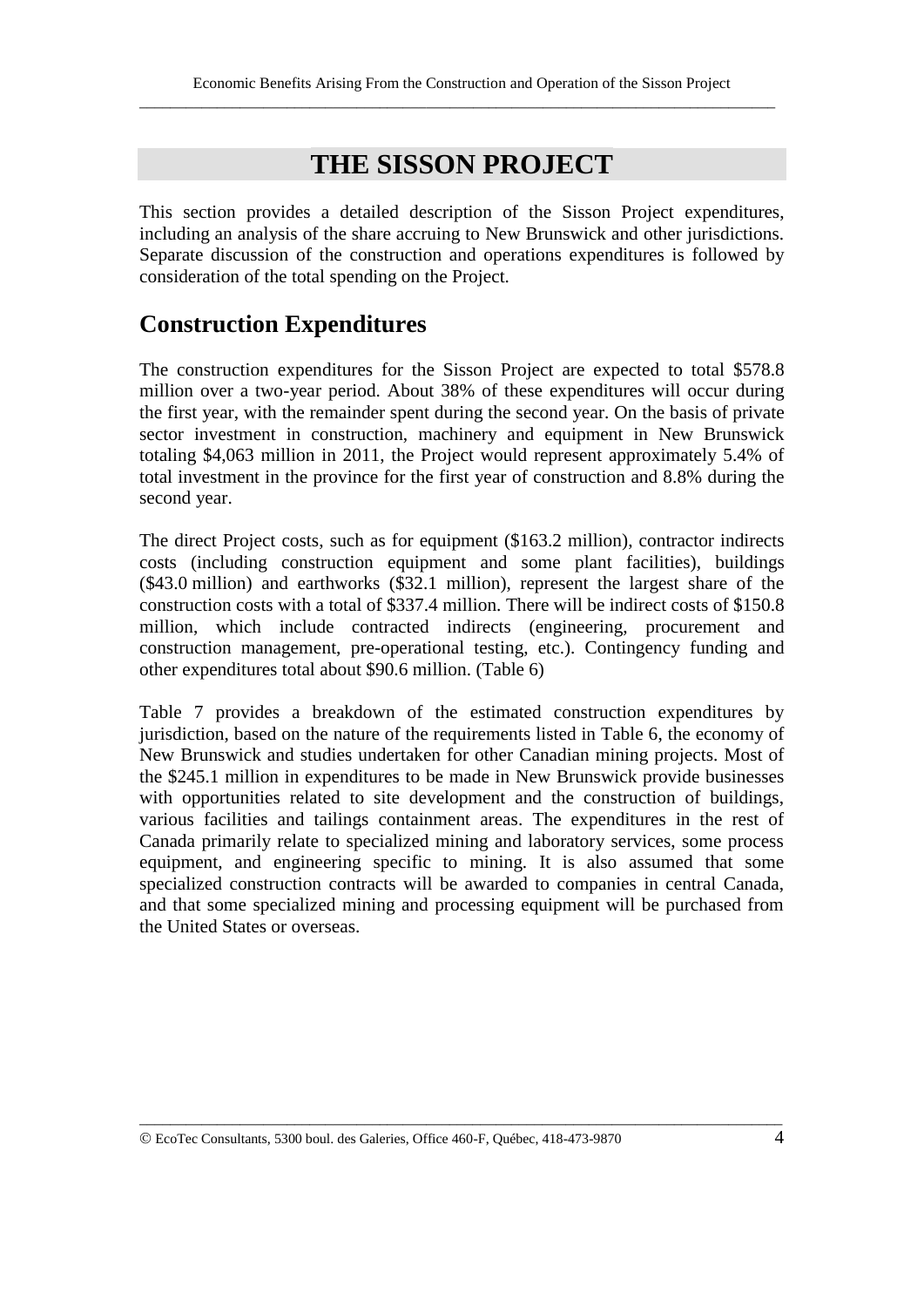| <b>Description</b>            | <b>Mine</b><br>(incl.<br><b>SME</b><br>Facility) | <b>Concentrator</b><br>(incl.<br><b>Clarification</b><br><b>Plant</b> ) | <b>APT</b> | <b>TSF</b><br><b>&amp;</b><br><b>Environmental</b> | Infra-<br>structure | Owner's<br>Cost | <b>Total</b> |
|-------------------------------|--------------------------------------------------|-------------------------------------------------------------------------|------------|----------------------------------------------------|---------------------|-----------------|--------------|
| Earthwork                     | \$8.3                                            | \$6.2                                                                   | \$0.1      | \$14.1                                             | \$3.5               | \$0.0           | \$32.1       |
| <b>Buildings</b>              | \$1.2                                            | \$32.2                                                                  | \$2.7      | \$0.0                                              | \$6.9               | \$0.0           | \$43.0       |
| Concrete                      | \$0.0                                            | \$14.6                                                                  | \$1.9      | \$0.0                                              | \$3.7               | \$0.0           | \$20.2       |
| Steel                         | \$0.0                                            | \$20.7                                                                  | \$0.5      | \$0.0                                              | \$0.2               | \$0.0           | \$21.4       |
| Equipment                     | \$24.5                                           | \$105.5                                                                 | \$21.0     | \$11.2                                             | \$0.9               | \$0.0           | \$163.2      |
| Piping                        | \$0.0                                            | \$13.5                                                                  | \$4.9      | \$0.0                                              | \$0.2               | \$0.0           | \$18.6       |
| Electrical                    | \$0.0                                            | \$13.4                                                                  | \$1.1      | \$0.0                                              | \$14.2              | \$0.0           | \$28.6       |
| Instrumentation               | \$0.0                                            | \$7.3                                                                   | \$2.6      | \$0.0                                              | \$0.4               | \$0.0           | \$10.4       |
| <b>Direct Cost</b>            | \$34.0                                           | \$213.3                                                                 | \$34.6     | \$25.3                                             | \$30.1              | \$0.0           | \$337.4      |
| Contractor Ind.               | \$1.2                                            | \$43.8                                                                  | \$8.3      | \$2.0                                              | \$4.9               | \$0.0           | \$60.2       |
| Contracted Ind.               | \$0.0                                            | \$36.6                                                                  | \$6.0      | \$0.8                                              | \$4.1               | \$0.0           | \$47.4       |
| <b>Spares</b>                 | \$0.7                                            | \$1.3                                                                   | \$0.2\$    | \$0.0                                              | \$0.0               | \$0.0           | \$2.2        |
| <b>Initial Fills</b>          | \$0.0                                            | \$4.1                                                                   | \$0.9      | \$0.0                                              | \$0.0               | \$0.0           | \$5.0        |
| <b>Owner's Cost</b>           | \$0.0                                            | \$0.0                                                                   | \$0.0      | \$0.0                                              | \$0.0               | \$36.0          | \$36.0       |
| <b>Indirect Cost</b>          | \$1.9                                            | \$85.9                                                                  | \$15.3     | \$2.8                                              | \$8.9               | \$36.0          | \$150.8      |
| Other Expend<br>& Contingency | \$3.2                                            | \$58.6                                                                  | \$11.9     | \$3.4                                              | \$7.1               | \$6.4           | \$90.6       |
| <b>Total Cost</b>             | \$39.1                                           | \$357.8                                                                 | \$61.9     | \$31.5                                             | \$46.1              | \$42.4          | \$578.8      |

**Table 6 Sisson Project Construction Expenditures, \$ Million**

Source: Northcliff Resources

| Table 7 |  |  |                                                                       |  |  |  |
|---------|--|--|-----------------------------------------------------------------------|--|--|--|
|         |  |  | Sisson Project Construction Expenditures, by Jurisdiction, \$ Million |  |  |  |

|                     | <b>Total</b> | $\frac{6}{9}$ |
|---------------------|--------------|---------------|
| New Brunswick       | \$245.1      | 42.3%         |
|                     |              |               |
| Ontario             | \$81.0       | 14.0%         |
| Quebec              | \$57.5       | 9.9%          |
| Other provinces     | \$32.1       | 5.5%          |
| <b>Total Canada</b> | \$415.7      | 71.8%         |
|                     |              |               |
| Imports             | \$163.2      | 28.2%         |
|                     |              |               |
| Total               | \$578.8      | 100.0%        |
|                     |              |               |

\_\_\_\_\_\_\_\_\_\_\_\_\_\_\_\_\_\_\_\_\_\_\_\_\_\_\_\_\_\_\_\_\_\_\_\_\_\_\_\_\_\_\_\_\_\_\_\_\_\_\_\_\_\_\_\_\_\_\_\_\_\_\_\_\_\_\_\_\_\_\_\_\_\_\_\_\_\_\_\_\_\_\_

Source: EcoTec Consultants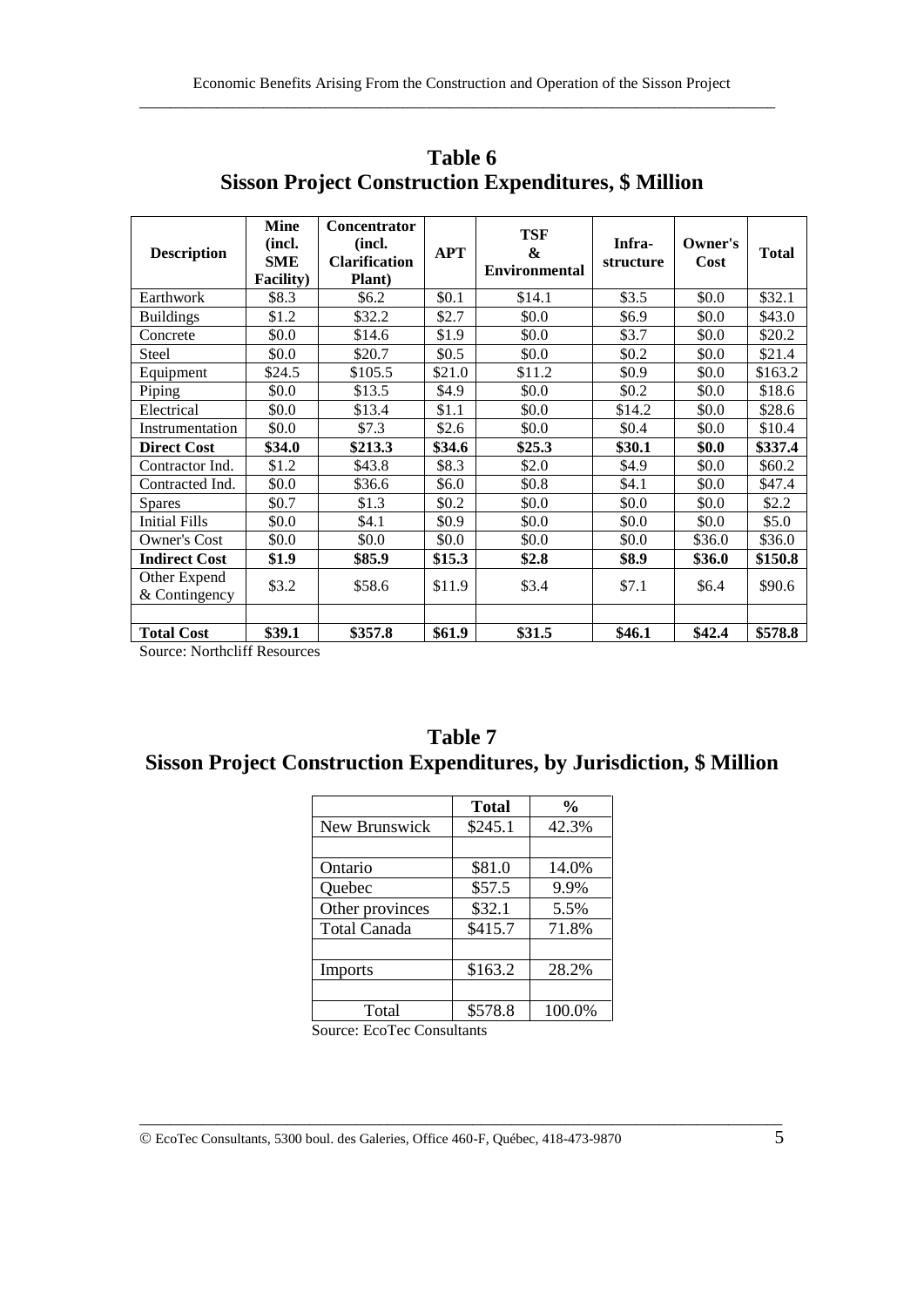## **Operating Expenditures**

Based on projected production rates and the measured indicated and inferred reserves, production at the Sisson Project will last about 27 years. Tables 8 and 9 present the operating expenditures for the main Project components, and the expected annual expenditures, respectively.

There will be operation phase expenditures of about \$4.09 billion, including \$3.9 billion in operating expenditures and \$195.8 million in sustaining capital. The most expensive component will be milling at \$2.0 billion, or 48.9% of all operating expenses, followed by mining, with expenditures estimated at \$1.17 billion (28.5%).

|                    | Amount    | $\frac{6}{10}$ |
|--------------------|-----------|----------------|
| Milling            | \$2,001.3 | 48.9%          |
| Mining             | \$1,168.1 | 28.5%          |
| <b>APT Plant</b>   | \$428.3   | 10.5%          |
| Tailings           | \$167.1   | 4.1%           |
| Administration     | \$132.3   | 3.2%           |
|                    |           |                |
| Sustaining capital | \$195.8   | 4.8%           |
|                    |           |                |
| Total              | \$4,092.9 | 100.0%         |

#### **Table 8 Sisson Project Operating Expenditures, \$ Million**

Source: Northcliff Resources

The ramp-up to full production will be relatively rapid, with first year operating expenses expected to be \$152.9 million and second year outlays reaching \$157.0 million. The distribution of annual operating expenses over the 27-year production life of the mine is relatively constant with an average of \$151.6 million per year, and estimated annual operating expenditures ranging between \$126.5 million in Year 27 and \$164.0 million in Year 10.

Table 10 provides a breakdown of projected operating expenditures by jurisdiction. It should be noted that at the time of writing, during the Project's engineering phase, such an estimate is preliminary and draws on previous experience with other mining projects and an assessment of the likely location of suppliers for various goods and services required for the operation of such a Project.

EcoTec Consultants, 5300 boul. des Galeries, Office 460-F, Québec, 418-473-9870 6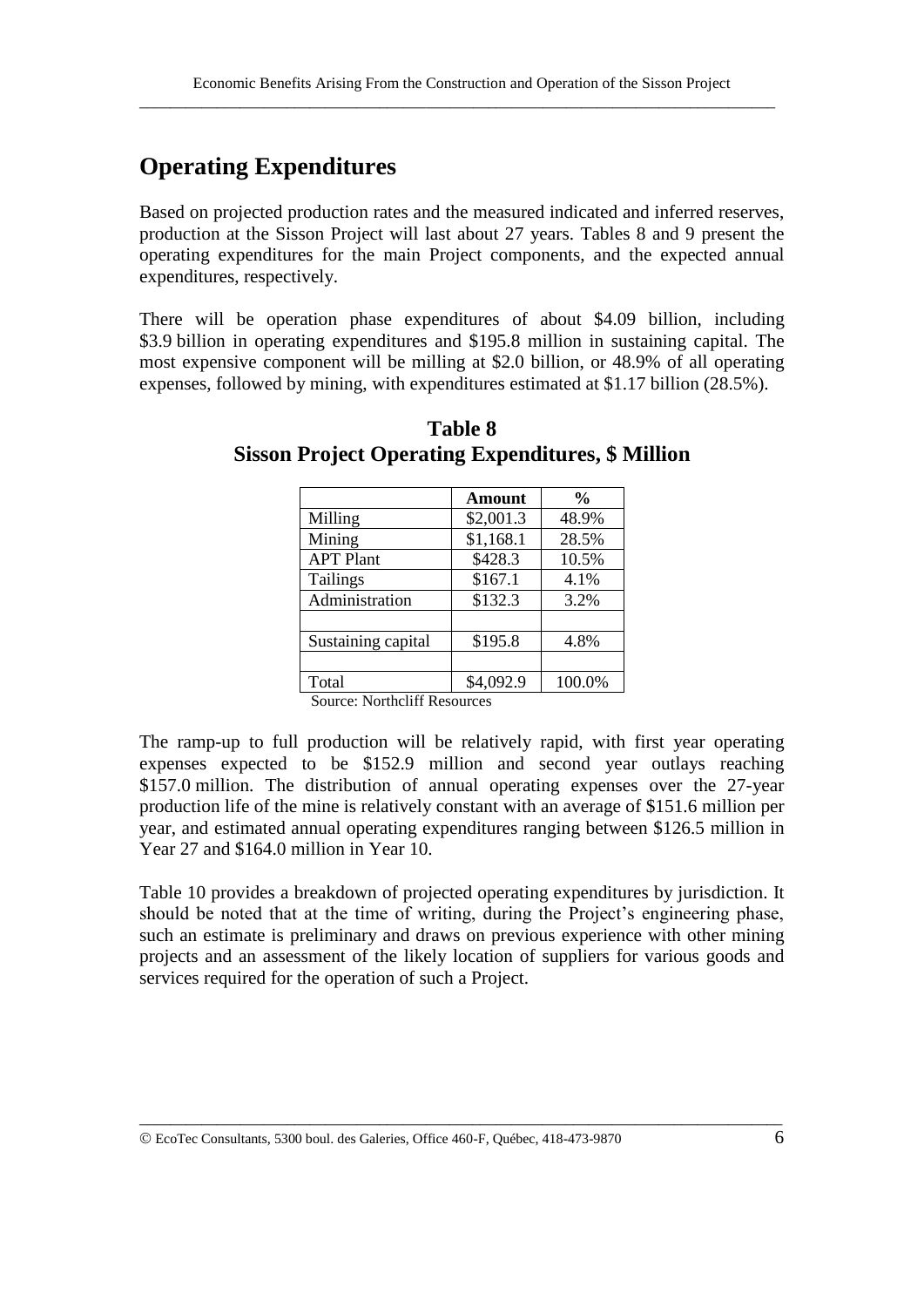| Year           | Amount  | Year | Amount    |
|----------------|---------|------|-----------|
| 1              | \$152.9 | 15   | \$159.6   |
| $\overline{2}$ | \$157.0 | 16   | \$161.5   |
| 3              | \$147.1 | 17   | \$151.4   |
| $\overline{4}$ | \$149.0 | 18   | \$155.3   |
| 5              | \$152.8 | 19   | \$155.1   |
| 6              | \$152.7 | 20   | \$153.4   |
| 7              | \$152.1 | 21   | \$162.2   |
| 8              | \$150.8 | 22   | \$149.8   |
| 9              | \$150.4 | 23   | \$148.1   |
| 10             | \$164.0 | 24   | \$147.6   |
| 11             | \$159.3 | 25   | \$142.9   |
| 12             | \$155.3 | 26   | \$138.5   |
| 13             | \$151.1 | 27   | \$126.5   |
| 14             | \$146.6 |      |           |
| Total          |         |      | \$4,092.9 |

**Table 9 Sisson Project Operating Expenditures, by Year, \$ Million**

Source: Northcliff Resources

#### **Table 10 Sisson Project Operating Expenditures (\$ Million) and Employment, by Jurisdiction**

|                     | <b>Expenditures</b> | $\frac{0}{0}$ | <b>Employment</b> | $\frac{0}{0}$ |
|---------------------|---------------------|---------------|-------------------|---------------|
| New Brunswick       | \$1,844.2           | 45.1%         | 8,281             | 92.2%         |
|                     |                     |               |                   |               |
| Quebec              | \$943.1             | 23.0%         | 517               | 5.8%          |
| Ontario             | \$574.8             | 14.0%         | 184               | 2.0%          |
| Other provinces     | \$21.6              | 0.5%          | 0                 | 0.0%          |
| <b>Total Canada</b> | \$3,383.6           | 82.7%         | 8,982             | 100.0%        |
|                     |                     |               |                   |               |
| Imports             | \$709.2             | 17.3%         | 0                 | $0.0\%$       |
|                     |                     |               |                   |               |
| Total               | \$4,092.9           | 100.0%        | 8,982             | 100.0%        |

Source: EcoTec Consultants

It is estimated that the expenditures in New Brunswick will reach \$1,844.2 million, 45.1% of the total. Quebec and Ontario will see estimated expenditures of \$943.1 and \$574.8 million respectively, with a further \$21.6 million being spent directly in other provinces. The total Canadian content is projected to be \$3.38 billion, or 82.7% of total operating expenditures (including sustaining capital). Direct imports from other countries are projected at \$709.2 million (17.3%), mostly in the form of specialized parts, equipment and chemicals.

EcoTec Consultants, 5300 boul. des Galeries, Office 460-F, Québec, 418-473-9870 7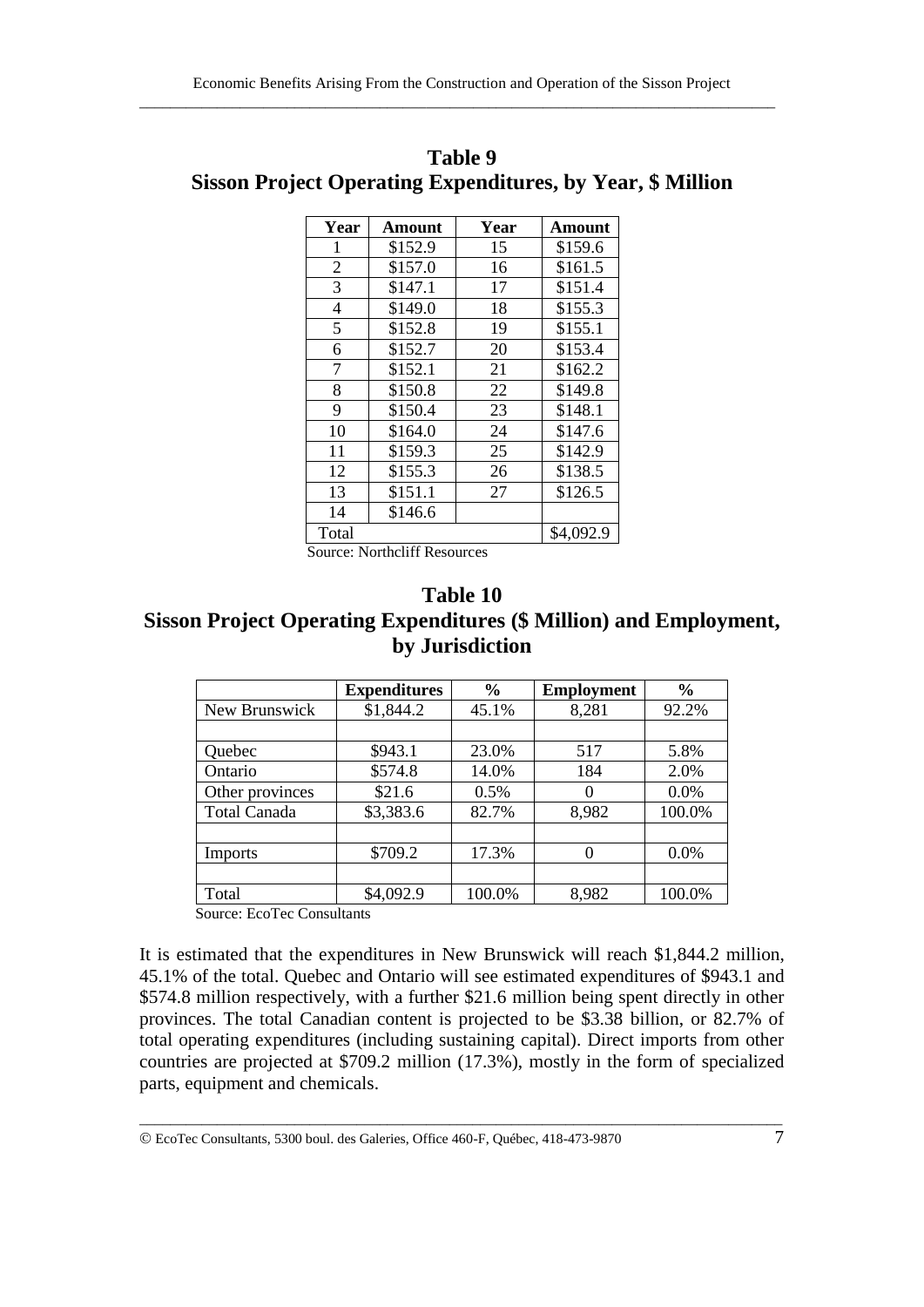# **ECONOMIC BENEFITS**

This section provides a detailed description of the economic benefits from the Sisson Project expenditures, with a focus on the share accruing to New Brunswick. This includes analysis of the effects on employment, GDP and tax revenues. Separate discussion of the construction and operations phase benefits is followed by consideration of the total benefits from the Project.

## **Construction Benefits**

Direct employment for construction refers to the amount of employment (measured in person-years, where a person-year is considered to be 2,080 hours of work) that will occur at the Project site. It is expected that some direct employment will come from other provinces such as Quebec and Ontario, due to the national mobility in construction workers and the likelihood that some construction contracts will be awarded to firms outside of New Brunswick.

The direct employment created by the Project is estimated to total 844 person-years, including 568 filled by New Brunswick residents and 276 by workers from other provinces (Table 11). It should be noted that these workers may be working for (i) New Brunswick-based construction firms, (ii) firms from outside the province coming to deal with specific aspects of the construction or provide engineering supervision, or (iii) the Project owner or engineering companies associated with the Project but working in offices located in British Columbia or other provinces.

#### **Table 11 Employment Generated by the Sisson Project Construction Expenditures, by Jurisdiction, Person-Years**

|                 | <b>Direct</b> | <b>Indirect</b> | <b>Induced</b> | <b>Total</b> | $\frac{6}{9}$ |
|-----------------|---------------|-----------------|----------------|--------------|---------------|
| New Brunswick   | 568           | 916             | 361            | 1,844        | 37.3%         |
|                 |               |                 |                |              |               |
| Quebec          | 105           | 436             | 427            | 967          | 19.6%         |
| Ontario         | 142           | 615             | 544            | 1,301        | 26.3%         |
| Other provinces | 29            | 501             | 299            | 829          | 16.8%         |
|                 |               |                 |                |              |               |
| Total           | 844           | 2,467           | 1,630          | 4,942        | 100.0%        |

Source: EcoTec Consultants

Indirect employment (i.e. workers employed by suppliers to the Project) is expected to account for 2,467 person-years, of which 916 will be in New Brunswick and 1,551 in other provinces. Suppliers include providers of all steel structural elements, machinery and mining equipment, electronics, pipes and tubes, concrete, furniture, and mobile equipment.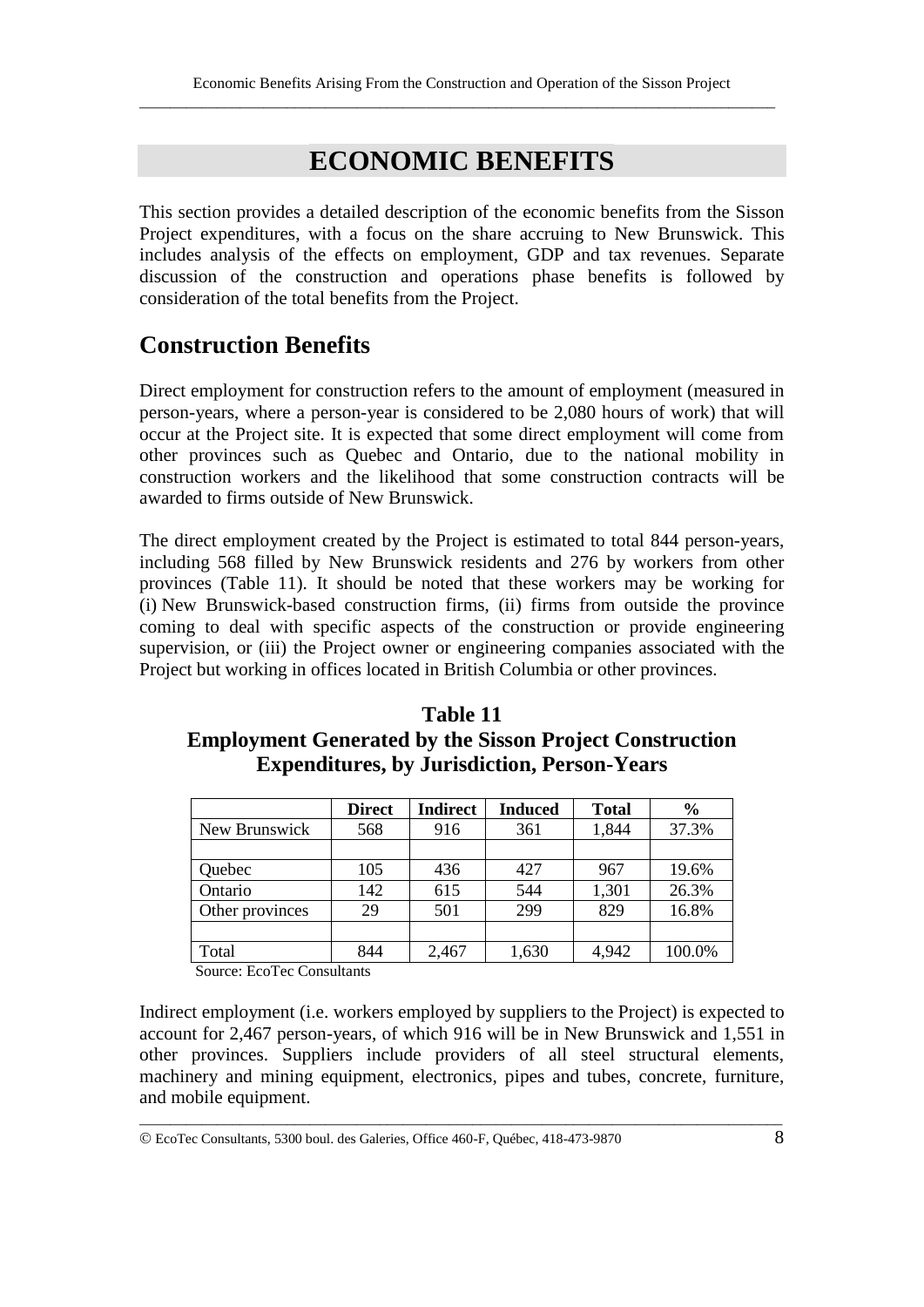Induced employment is created by household expenditures and reflects where the manufacturers of goods and providers of services are located. For example, the purchase of a truck made in Ontario would generate some retail margin in New Brunswick, but with the bulk of the purchase cost flowing to the plant in Central Canada and some profit and various overhead charges flowing to other countries. It is expected that 361 person-years of induced employment will be generated in New Brunswick and 1,269 in other provinces, for a total of 1,630 person-years.

Hence, the construction phase of the Sisson Project is expected to generate an estimated 1,844 person-years of direct, indirect and induced employment in New Brunswick and 3,098 in the rest of the country, for a total of 4,942 person-years across Canada.

While employment is the measure by which the effects on the labour market are measured, the Gross Domestic Product (GDP) is the best measure for impacts in dollar terms. It relates to the value added generated within an economy and is widely used to measure the size and growth rate of national and provincial economies.

It is estimated that the construction phase of the Sisson Project will generate \$519.0 million in total GDP for Canada, including \$170.3 million in New Brunswick and \$348.7 million in the rest of Canada (Table 12). Direct GDP in New Brunswick is expected to amount to \$59.1 million out of a national total of \$87.6. Indirect GDP is estimated at \$64.5 million for the province and \$165.8 million for the rest of Canada for a total of \$230.3 million. Induced GDP for industries supplying households needs amounts to \$201.1 million, including \$46.7 million for New Brunswick and \$154.4 million for the other provinces.

The amount of household income included within the GDP is estimated at \$347.0 million, or 66.9% of the total GDP. Within New Brunswick, the household income is estimated at \$127.6 million, 74.9% of the total GDP generated in the province.

|                 | <b>Direct</b> | <b>Indirect</b> | Induced | <b>Total</b> | $\frac{6}{6}$ | Household<br>Income |
|-----------------|---------------|-----------------|---------|--------------|---------------|---------------------|
| New Brunswick   | \$59.1        | \$64.5          | \$46.7  | \$170.3      | 32.8%         | \$127.6             |
| Ouebec          | \$10.7        | \$46.6          | \$47.8  | \$105.2      | 20.3%         | \$66.6              |
| Ontario         | \$14.6        | \$66.4          | \$65.5  | \$146.4      | 28.2%         | \$94.4              |
| Other provinces | \$3.2\$       | \$52.8          | \$41.1  | \$97.1       | 18.7%         | \$58.4              |
| Total           | \$87.6        | \$230.3         | \$201.1 | \$519.0      | 100.0%        | \$347.0             |

\_\_\_\_\_\_\_\_\_\_\_\_\_\_\_\_\_\_\_\_\_\_\_\_\_\_\_\_\_\_\_\_\_\_\_\_\_\_\_\_\_\_\_\_\_\_\_\_\_\_\_\_\_\_\_\_\_\_\_\_\_\_\_\_\_\_\_\_\_\_\_\_\_\_\_\_\_\_\_\_\_\_\_

#### **Table 12 Gross Domestic Product Generated by the Sisson Project**

**Construction Expenditures, by Jurisdiction, \$ Million**

Source: EcoTec Consultants

EcoTec Consultants, 5300 boul. des Galeries, Office 460-F, Québec, 418-473-9870 9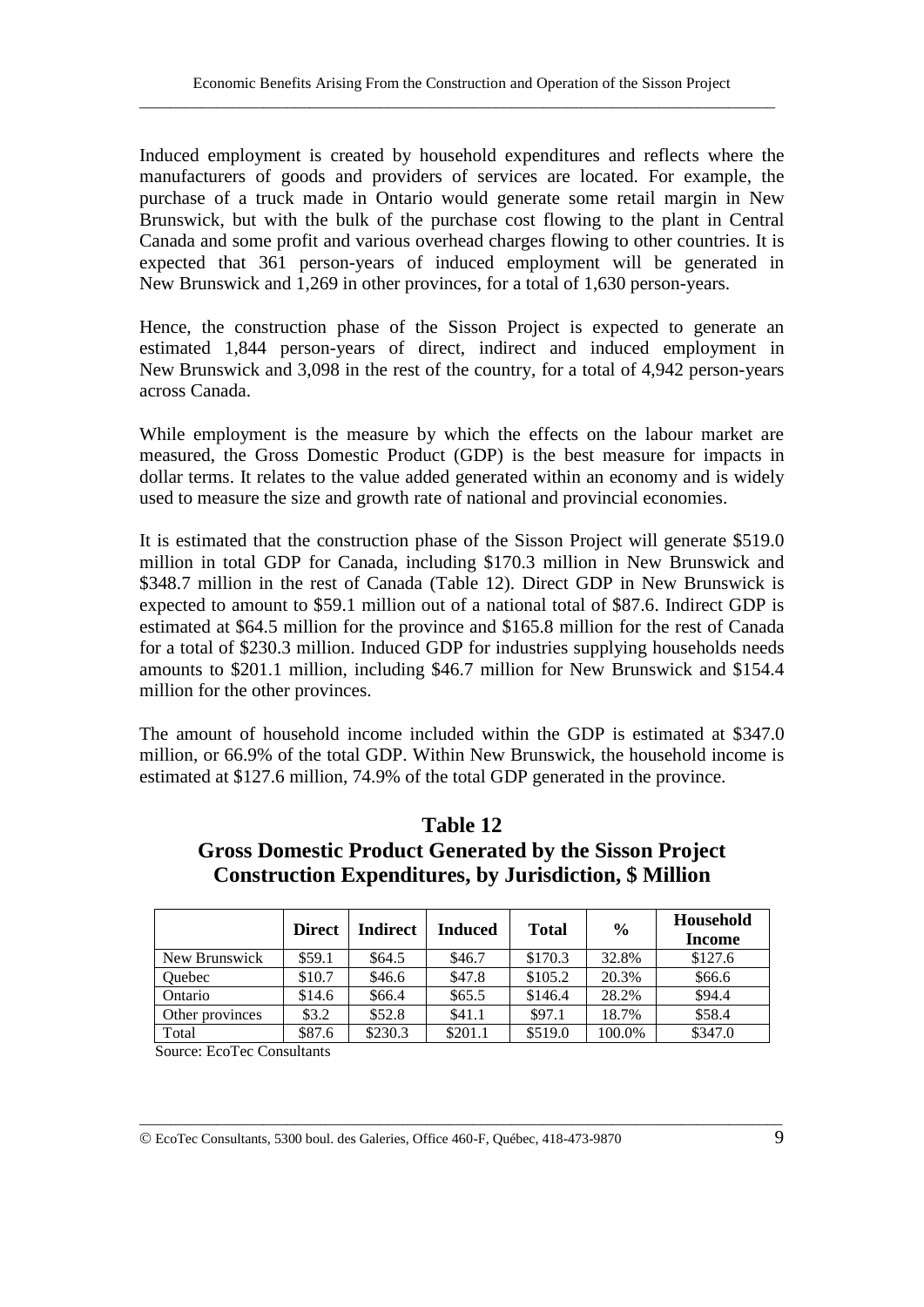Another important measure of the economic benefits generated by the construction expenditures is the amount of Project-related tax revenues that will be collected by senior levels of government. As shown in Table 13, it is estimated that the construction phase of the Sisson Project will generate about \$109.1 million in tax revenues for the federal, provincial and territorial governments.

#### **Table 13 Tax Revenues Generated by the Sisson Project Construction Expenditures, by Jurisdiction, \$ Million**

|                             | <b>Direct</b> | <b>Indirect</b> | <b>Induced</b> | <b>Total</b> |
|-----------------------------|---------------|-----------------|----------------|--------------|
| Government of New Brunswick | \$5.2         | \$4.5           | \$10.4         | \$20.1       |
|                             |               |                 |                |              |
| Government of Canada*       | \$7.7         | \$19.8          | \$23.1         | \$50.6       |
|                             |               |                 |                |              |
| Other provinces/territories | \$2.2         | \$12.3          | \$23.9         | \$38.4       |
|                             |               |                 |                |              |
| Total                       | \$15.1        | \$36.6          | \$57.4         | \$109.1      |

\* Collected in all provinces and territories

Source: EcoTec Consultants

It is estimated that the Government of New Brunswick will collect \$20.1 million in personal income tax, indirect taxes (such as sales taxes) and tax on corporate profits. The federal government will collect \$50.6 million, and the other provincial and territorial governments will share \$38.4 million.

Although the construction phase will only last two years, its economic benefits will last longer because the money initially spent takes time to circulate through the economy. As money is spent and re-spent by businesses, households, etc., leakages such as imports, taxes and savings slowly reduce the amount of money left in the provincial economy. Table 14 shows how the benefits are expected to flow throughout the provincial economy over time. Employment is expected to reach its peak at year - 1, the second year of the construction phase, with 983 person-years, or 53.3% of the total job creation. The impact on GDP is similarly expected to peak during the second year of construction, at \$90.6 million (53.2% of the total).

(It should be noted that these data are for the construction phase of the project, not ongoing operations, and that the numbers in Table 14 are therefore non-cumulative. For example, if it were not for the construction project, the employment level in the province at Year 1 would be lower by 253 person-years, while by Year 2 the employment is only 73 person-years higher than it would have been without the Project.)

EcoTec Consultants, 5300 boul. des Galeries, Office 460-F, Québec, 418-473-9870 10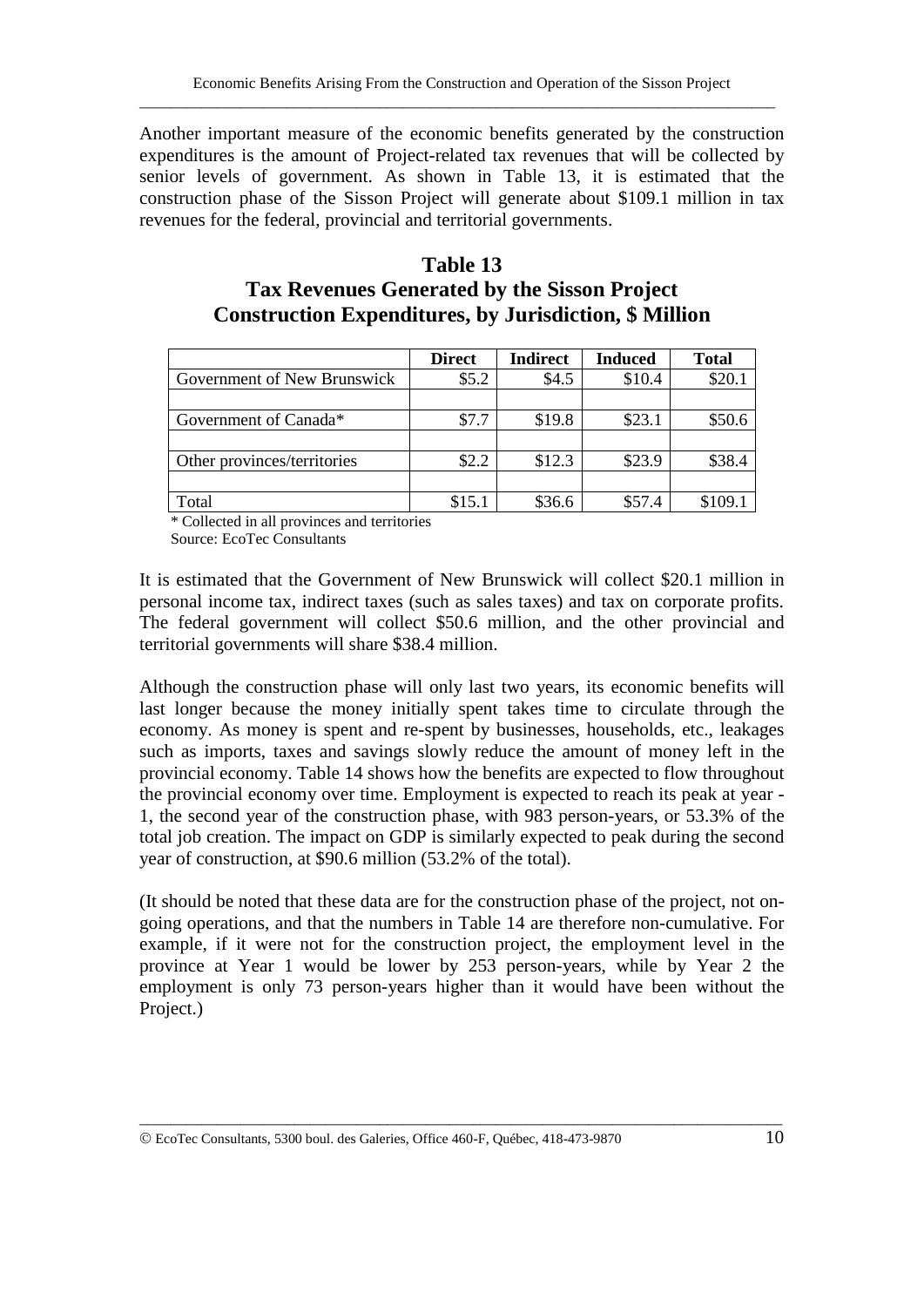#### **Table 14**

## **Economic Benefits Generated by the Sisson Project Construction Expenditures, by Year, New Brunswick, Person-Years and \$ Million**

| <b>Years</b> | <b>Employment</b> | <b>GDP</b> | <b>Provincial</b><br><b>Tax Revenues</b> |
|--------------|-------------------|------------|------------------------------------------|
| $-2$         | 504               | \$46.7     | \$4.8                                    |
| $-1$         | 983               | \$90.6     | \$10.9                                   |
|              | 253               | \$23.6     | \$3.2                                    |
| 2            | 73                | \$6.6      | \$0.9                                    |
| 3            | 21                | \$1.9      | \$0.2                                    |
| 4            | 6                 | \$0.6      | \$0.1                                    |
| 5            | 2                 | \$0.2\$    | \$0.0                                    |
| 6            |                   | \$0.1      | \$0.0                                    |
| 7            |                   | \$0.0      | \$0.0                                    |
|              |                   |            |                                          |
| Total        | 1,844             | \$170.3    | \$20.1                                   |

Source: EcoTec Consultants

#### **Operations Benefits**

Sisson Project operations are expected to last about 27 years, generating significant economic benefits over the whole period. Although construction will have a higher peak impact, the longer duration of the operation phase results in a considerably higher total level of economic benefits. The extended length of the operation phase will also provide greater economic opportunities for New Brunswick-based workers and companies, which will be justified in making additional investments in order to qualify for Project and Project-related employment and business.

Table 15 provides an estimate of the employment generated by the operation phase of the Project. It is estimated it will create 27,677 person-years of employment in Canada, including 8,982 person-years of direct employment, 8,553 person-years of indirect employment and 10,143 person-years of induced work. It is expected that a total of 14,561 person-years (52.6% of the total) will be generated in New Brunswick, including 8,281 direct person-years (92.2%), 2,485 indirect person-years (29.1%) and 3,795 induced person-years (37.4%).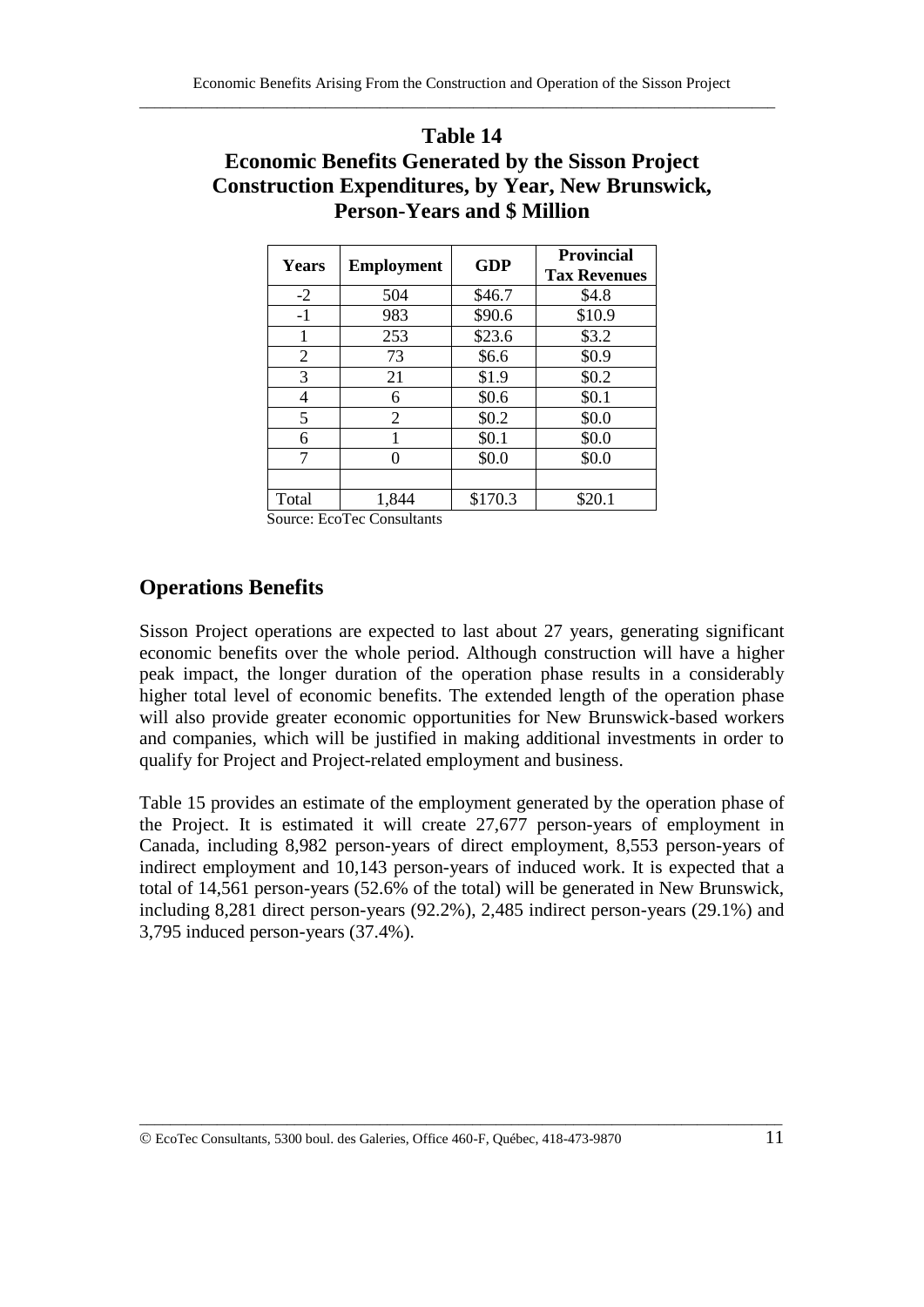|                 | <b>Direct</b> | <b>Indirect</b> | <b>Induced</b> | <b>Total</b> | $\frac{6}{9}$ |
|-----------------|---------------|-----------------|----------------|--------------|---------------|
| New Brunswick   | 8,281         | 2,485           | 3,795          | 14,561       | 52.6%         |
|                 |               |                 |                |              |               |
| Quebec          | 517           | 2,673           | 2,744          | 5,933        | 21.4%         |
| Ontario         | 184           | 2,453           | 2,665          | 5,302        | 19.2%         |
| Other provinces |               | 942             | 939            | 1,881        | 6.8%          |
|                 |               |                 |                |              |               |
| Total           | 8,982         | 8,553           | 10,143         | 27,677       | 100.0%        |

#### **Table 15 Employment Generated by the Sisson Project Operating Expenditures, by Jurisdiction, Person-Years**

Source: EcoTec Consultants

The total GDP generated is estimated at \$5.4 billion, including \$3.6 billion (66.5%) in New Brunswick and \$1.8 billion in the rest of the country (Table 16). The direct GDP generated is expected to reach \$2.8 billion, almost all of it (\$2.7 billion, or 95.8%) in New Brunswick. The direct GDP generated is made of two major components: \$1.84 billion from operations at Sisson (free after-tax cash flow) and \$860.8 million from the rest of the provincial economy. The indirect GDP generated is estimated at \$1.34 billion (\$409.9 million, or 30.6%, within the province) and induced GDP generated is expected to total \$1.2 billion including \$476.0 million (38.5%) in New Brunswick.

### **Table 16 Gross Domestic Product Generated by the Sisson Project Operating Expenditures, by Jurisdiction, \$ Million**

|                    |               |                 |                |              |               | Household |
|--------------------|---------------|-----------------|----------------|--------------|---------------|-----------|
|                    | <b>Direct</b> | <b>Indirect</b> | <b>Induced</b> | <b>Total</b> | $\frac{0}{0}$ | Income    |
| New Brunswick      |               |                 |                |              |               |           |
| Mining Operations* | \$1,837.6     |                 |                | \$1,837.6    | 34.1%         |           |
| Rest of Economy    | \$860.8       | \$409.9         | \$476.0        | \$1,746.7    | 32.4%         | \$1,196.6 |
| <b>Total GDP</b>   | \$2,698.5     | \$409.9         | \$476.0        | \$3.584.3    | 66.5%         | \$1,196.6 |
|                    |               |                 |                |              |               |           |
| <b>Ouebec</b>      | \$95.5        | \$389.6         | \$303.6        | \$788.7      | 22.3%         | \$402.9   |
| Ontario            | \$21.8        | \$346.8         | \$320.9        | \$689.5      | 18.7%         | \$392.9   |
| Other provinces    | \$0.1         | \$194.7         | \$134.5        | \$329.3      | 9.2%          | \$144.7   |
|                    |               |                 |                |              |               |           |
| Total              | \$2,815.8     | \$1,340.9       | \$1,235.0      | \$5,391.8    | 100.0%        | \$2,137.1 |

\* Free After Tax Cash Flow from project.

Source: EcoTec Consultants

The total household income (composed of wages and salaries, benefits and revenues of unincorporated businesses) created by the Project is estimated at \$2.1 billion for Canada, including \$1.2 billion (56.0% of Canada's total) in New Brunswick, with the remainder (\$940.5) occurring other provinces.

EcoTec Consultants, 5300 boul. des Galeries, Office 460-F, Québec, 418-473-9870 12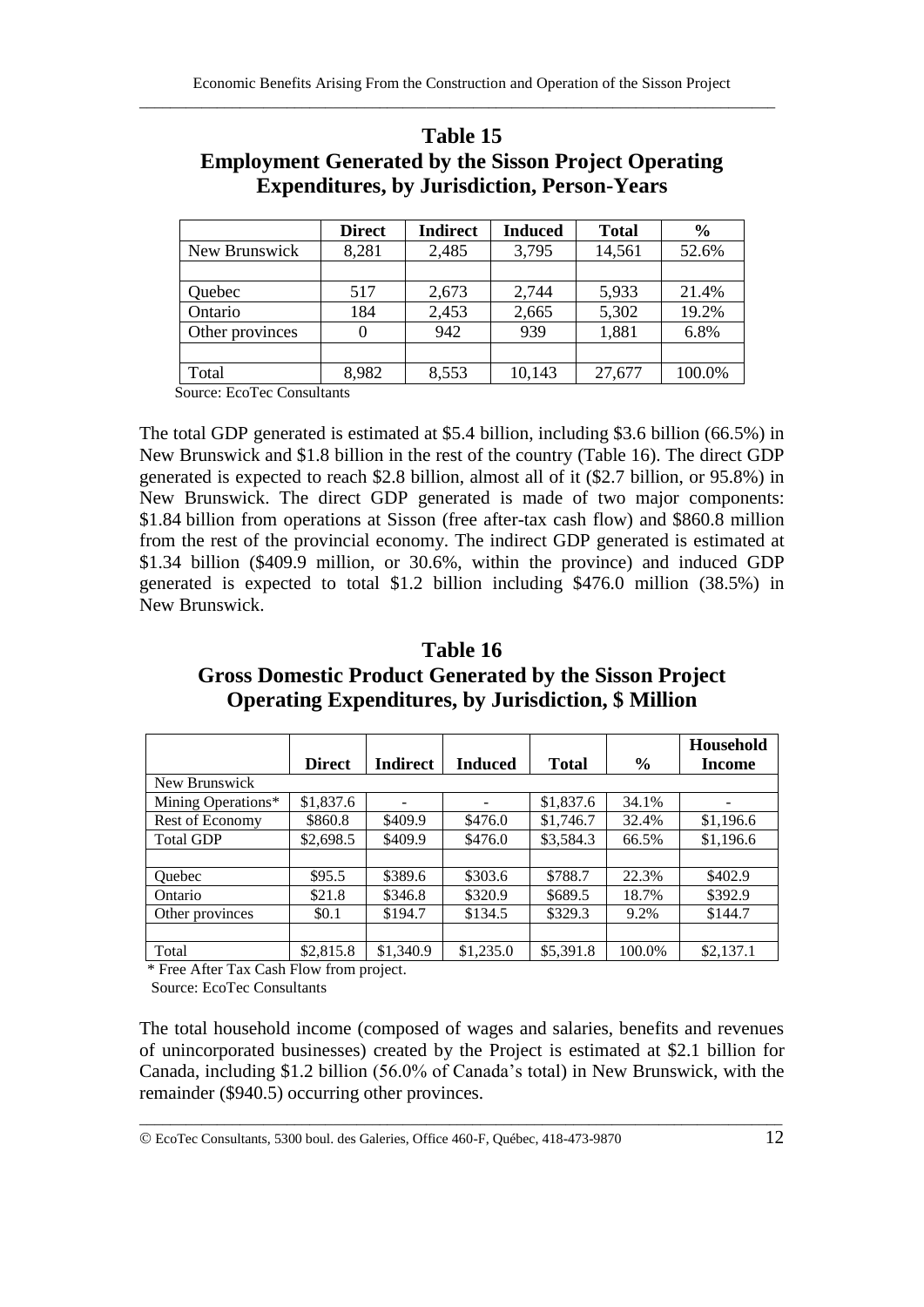Government revenues arising from the operation phase are expected to total \$1.67 billion for Canada as a whole (see Table 17). This includes revenues from personal income tax, indirect taxes such as sales tax, and tax on profits. Total tax revenues for the Government of New Brunswick are estimated at \$722.8 million, including \$280.1 million as mining tax, \$245.0 million for provincial tax on corporate mining profit, and \$197.6 million for other tax revenues (personal income tax, sales tax, etc.). The federal government is expected to collect a total of \$715.0 million, including \$367.5 million for federal tax on corporate profits from the mine and \$347.5 million from other tax revenues. Other provincial and territorial governments are expected to share a total of \$234.4 million.

#### **Table 17 Tax Revenues Generated by the Sisson Project Operating Expenditures, \$ Million**

|                                       |                      | <b>Revenues from mining operations</b> |                                 |              |                                        |                       |
|---------------------------------------|----------------------|----------------------------------------|---------------------------------|--------------|----------------------------------------|-----------------------|
|                                       | <b>Mining</b><br>Tax | <b>N.B.</b><br><b>Income</b><br>Tax    | Federal<br><b>Income</b><br>Tax | <b>Total</b> | <b>Other</b><br>Tax<br><b>Revenues</b> | Grand<br><b>Total</b> |
|                                       |                      |                                        |                                 |              |                                        |                       |
| Government of New<br><b>Brunswick</b> | \$280.1              | \$245.0                                | N/A                             | \$525.2      | \$197.6                                | \$722.8               |
|                                       |                      |                                        |                                 |              |                                        |                       |
| Government of Canada                  | N/A                  | N/A                                    | \$367.5                         | \$367.5      | \$347.5                                | \$715.0               |
|                                       |                      |                                        |                                 |              |                                        |                       |
| Other provincial governments          | N/A                  | N/A                                    | N/A                             | N/A          | \$234.4                                | \$234.4               |
|                                       |                      |                                        |                                 |              |                                        |                       |
| Total                                 | \$280.1              | \$245.0                                | \$367.5                         | \$892.7      | \$779.6                                | \$1,672.3             |

Source: Northcliff Resources and EcoTec Consultants

Table 18 describes how the benefits to New Brunswick flow from year to year. The GDP generated in New Brunswick by Project operations will reach a maximum of \$255.8 million at Year 3, comprised of \$199.6 million in free after-tax cash flow and \$56.2 million from other sectors of the provincial economy. Thereafter, the GDP impact is expected to fluctuate between \$140 and \$200 million in most years. Provincial tax revenues are expected to reach a peak of \$44.6 million in Year 5, thanks to taxes on Project operations (\$36.1) and other tax revenues (\$8.4). During the operation phase, annual provincial tax revenues from the Project will mostly fluctuate between \$20 million and \$35 million.

EcoTec Consultants, 5300 boul. des Galeries, Office 460-F, Québec, 418-473-9870 13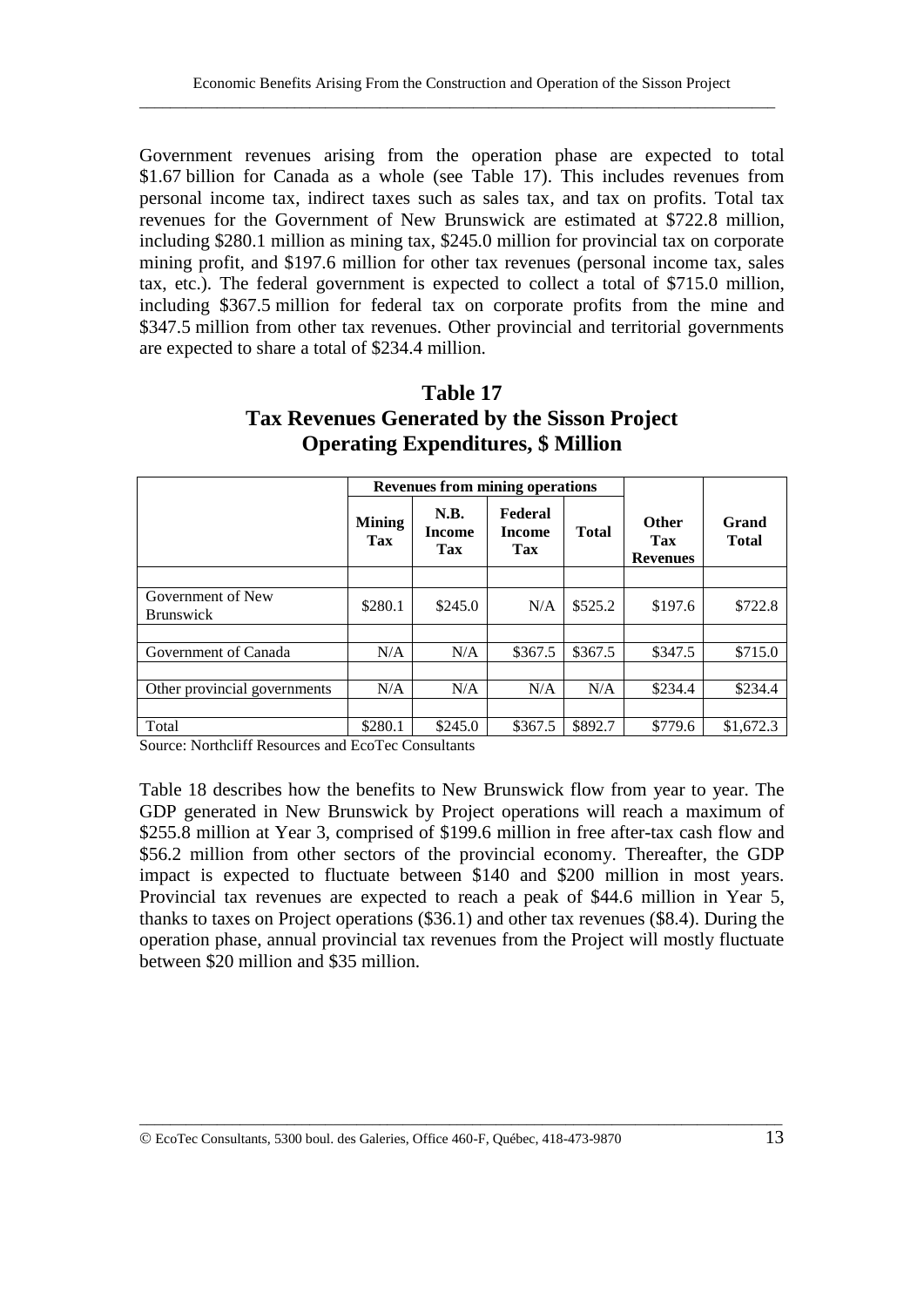#### **Table 18**

## **Economic Benefits Generated by the Sisson Project Operating Expenditures, New Brunswick, by Year, Person-Years and \$ Million**

|                 |                   |               | <b>GDP</b>     |              | <b>Provincial Tax Revenues</b> |                  |                    |
|-----------------|-------------------|---------------|----------------|--------------|--------------------------------|------------------|--------------------|
| <b>Years</b>    | <b>Employment</b> | <b>Mining</b> | Rest of the    | <b>Total</b> | <b>Mining</b>                  | <b>Other Tax</b> | <b>Total</b>       |
|                 |                   | Operations*   | <b>Economy</b> |              | <b>Operations</b>              | <b>Revenues</b>  |                    |
| Pre**           | $\boldsymbol{0}$  | $-$ \$555.4   | \$0.0          | $-$ \$555.4  | \$0.0                          | \$0.0            | \$0.0              |
| 1               | 254               | $-$70.8$      | \$32.1         | $-$ \$38.6   | \$0.0                          | \$4.5            | \$4.5              |
| $\overline{2}$  | 406               | \$182.0       | \$50.0         | \$232.1      | \$11.3                         | \$6.7            | \$18.0             |
| $\overline{3}$  | 457               | \$199.6       | \$56.2         | \$255.8      | \$21.4                         | \$7.6            | \$29.0             |
| $\overline{4}$  | 492               | \$179.5       | \$59.3         | \$238.8      | \$17.5                         | \$8.0            | \$25.5             |
| $\overline{5}$  | 523               | \$130.5       | \$63.0         | \$193.5      | \$36.1                         | \$8.4            | \$44.6             |
| 6               | 560               | \$82.6        | \$66.7         | \$149.3      | \$13.0                         | \$5.9            | \$18.8             |
| $\overline{7}$  | 578               | \$102.7       | \$69.1         | \$171.9      | \$28.8                         | \$6.2\$          | \$35.0             |
| $\overline{8}$  | 578               | \$125.0       | \$69.9         | \$195.0      | \$33.4                         | \$6.2\$          | \$39.6             |
| $\overline{9}$  | 580               | \$126.7       | \$69.6         | \$196.3      | \$34.3                         | \$6.2\$          | \$40.5             |
| 10              | 613               | \$67.9        | \$70.9         | \$138.7      | \$11.2                         | \$6.4            | \$17.7             |
| 11              | 489               | \$68.8        | \$62.4         | \$131.2      | \$15.2                         | \$8.6            | \$23.8             |
| 12              | 530               | \$69.6        | \$64.6         | \$134.2      | \$13.7                         | \$8.6            | \$22.3             |
| 13              | 537               | \$76.1        | \$65.9         | \$142.1      | \$15.4                         | \$8.8            | \$24.2             |
| 14              | 537               | \$83.5        | \$65.2         | \$148.7      | \$18.4                         | \$8.7            | \$27.1             |
| 15              | 558               | \$74.4        | \$67.0         | \$141.4      | \$19.0                         | \$9.0            | \$27.9             |
| 16              | 579               | \$66.2        | \$69.4         | \$135.6      | \$14.5                         | \$6.2\$          | \$20.7             |
| 17              | 585               | \$75.3        | \$69.9         | \$145.2      | \$16.4                         | \$6.3            | \$22.6             |
| 18              | 589               | \$71.2        | \$70.7         | \$141.9      | \$15.3                         | \$6.3\$          | \$21.6             |
| 19              | 589               | \$61.6        | \$70.9         | \$132.5      | \$12.5                         | \$6.3\$          | \$18.8             |
| 20              | 591               | \$65.0        | \$69.9         | \$134.9      | \$15.9                         | \$6.3\$          | \$22.2             |
| $\overline{21}$ | 492               | \$29.1        | \$61.7         | \$90.7       | \$5.9                          | \$8.4            | \$14.3             |
| 22              | 518               | \$53.7        | \$63.9         | \$117.5      | \$15.9                         | \$8.5            | $\overline{$}24.4$ |
| 23              | 537               | \$76.0        | \$64.8         | \$140.8      | \$24.9                         | \$8.7            | \$33.6             |
| 24              | 541               | \$79.8        | \$65.3         | \$145.0      | \$24.1                         | \$8.7            | \$32.8             |
| 25              | 540               | \$83.4        | \$63.5         | \$146.9      | \$27.6                         | \$8.5            | \$36.1             |
| 26              | 538               | \$96.4        | \$63.1         | \$159.6      | \$33.2                         | \$5.6            | \$38.7             |
| 27              | 539               | \$137.2       | \$60.0         | \$197.2      | \$30.3                         | \$5.4            | \$35.7             |
| 28              | 157               | \$0.0         | \$15.0         | \$15.0       | \$0.0                          | \$1.9            | \$1.9              |
| 29              | 49                | \$0.0         | \$4.5          | \$4.5        | \$0.0                          | \$0.6            | \$0.6              |
| 30              | 16                | \$0.0\$       | \$1.5          | \$1.5        | \$0.0                          | \$0.2\$          | \$0.2              |
| $\overline{31}$ | $\overline{5}$    | \$0.0         | \$0.5          | \$0.5        | \$0.0                          | \$0.1            | \$0.1              |
| 32              | $\overline{2}$    | \$0.0         | \$0.2\$        | \$0.2\$      | \$0.0                          | \$0.0            | \$0.0              |
| $\overline{33}$ | $\mathbf{1}$      | \$0.0         | \$0.1          | \$0.1        | \$0.0                          | \$0.0            | \$0.0              |
|                 |                   |               |                |              |                                |                  |                    |
| Total           | 14,561            | \$1,837.6     | \$1,746.6      | \$3,584.2    | \$525.2                        | \$197.6          | \$722.8            |

\* Free After Tax Cash Flow from project

\*\*Negative Net Cash Flow from project before start of production Source: EcoTec Consultants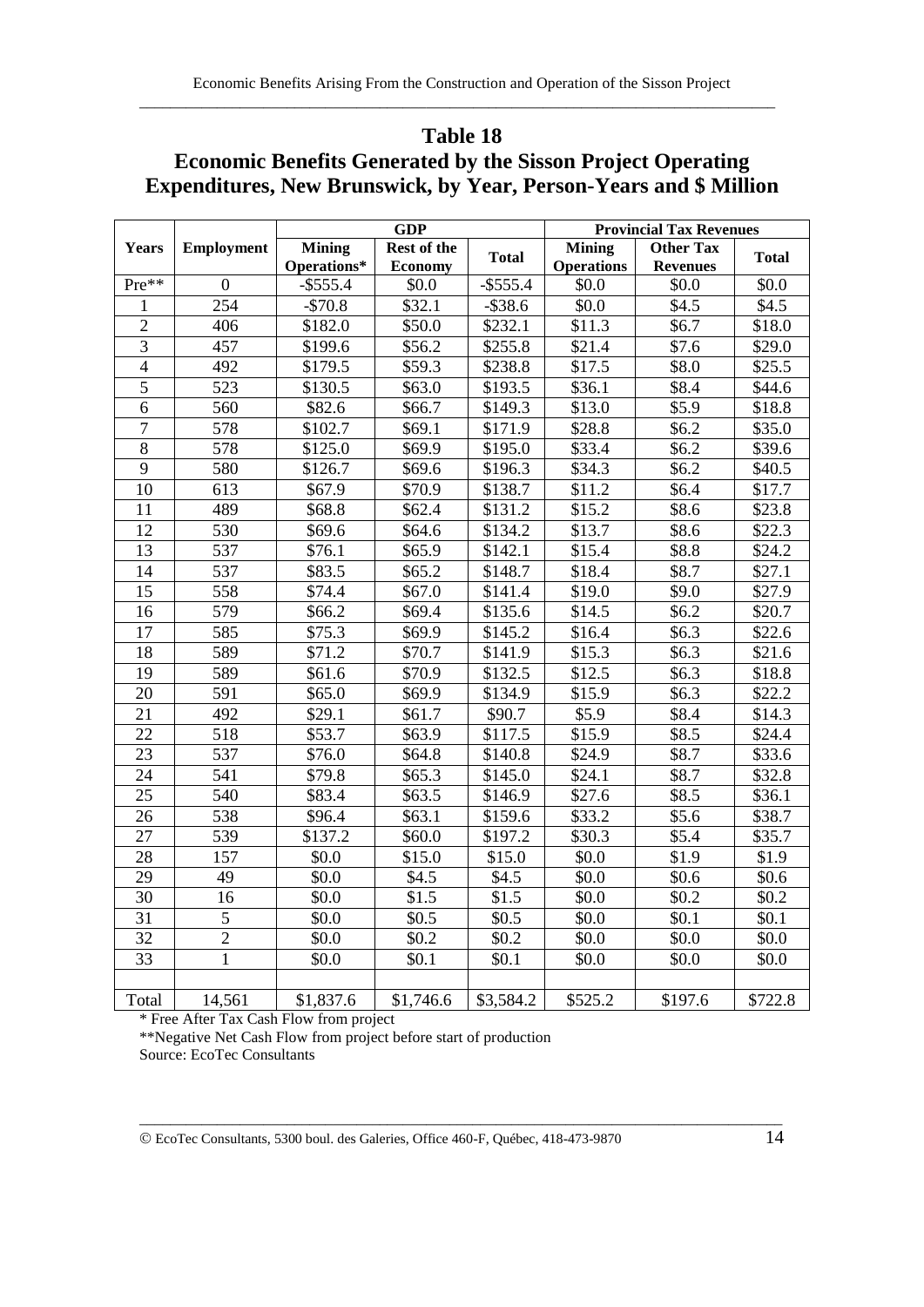#### **Total Benefits**

The two phases of the Sisson Project will last a total of 29 years and provide significant economic benefits for New Brunswick and Canada. The total employment generated by the Project in Canada is expected to reach 32,619 person-years, including 9,826 of direct employment, 11,020 of indirect employment and 11,773 of induced employment. It is estimated that 16,406 person-years will be created within New Brunswick, representing 50.3% of Canada's total. The provincial total is composed of 8,849 person-years of direct employment (90.1% of the national total), 3,401 of indirect employment (30.9%) and 4,156 of induced employment (35.3%). The other provinces and territories are expected to benefit from an additional 16,213 person-years. (Table 19)

#### **Table 19 Employment Generated by the Sisson Project, by Jurisdiction, Person-Years**

|                 | <b>Direct</b> | <b>Indirect</b> | <b>Induced</b> | <b>Total</b> | $\frac{6}{6}$ |
|-----------------|---------------|-----------------|----------------|--------------|---------------|
| New Brunswick   | 8,849         | 3,401           | 4,156          | 16,406       | 50.3%         |
|                 |               |                 |                |              |               |
| Quebec          | 622           | 3,108           | 3,170          | 6,901        | 21.2%         |
| Ontario         | 326           | 3,068           | 3,209          | 6,603        | 20.2%         |
| Other provinces | 29            | 1,443           | 1,238          | 2,710        | 8.3%          |
|                 |               |                 |                |              |               |
| Total           | 9,826         | 11,020          | 11,773         | 32,619       | 100.0%        |

Source: EcoTec Consultants

The economic benefits vary by industry, because some industries produce goods and services in New Brunswick that will be required to build and operate the Project (repair services being one of them), and other industries are either absent from the province (e.g. heavy truck manufacturers) or not relevant to the Project (e.g. food processing).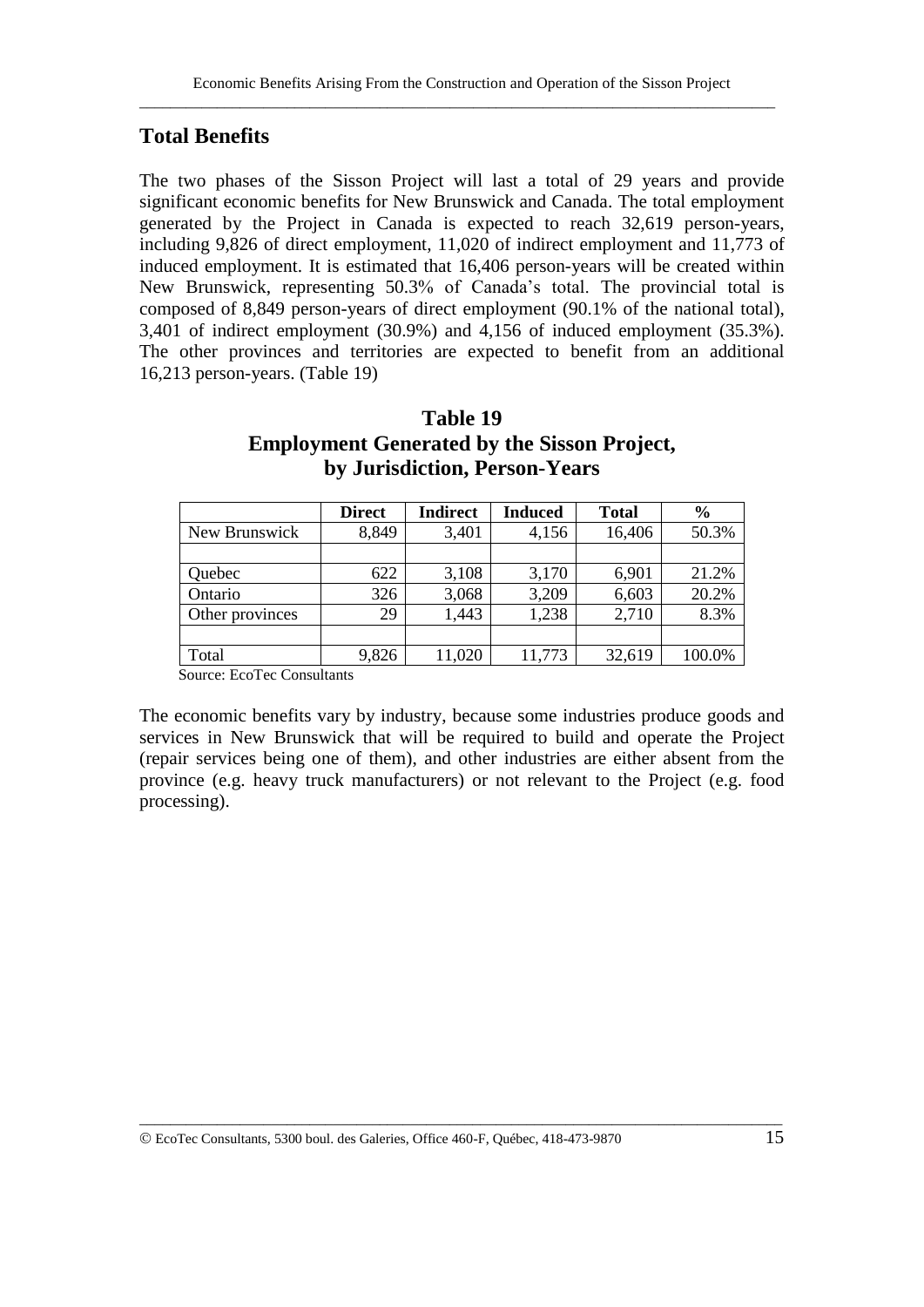| <b>Industries</b>                     | <b>Construction</b> | <b>Operation</b> | <b>Total</b> |
|---------------------------------------|---------------------|------------------|--------------|
| Metal ore mining and processing*      | $\Omega$            | 8,281            | 8,281        |
| Retail trade                          | 132                 | 1,438            | 1,570        |
| Other engineering construction        | 1,006               | 237              | 1,242        |
| Accommodation and food services       | 77                  | 750              | 826          |
| Non-residential building construction | 348                 | 103              | 450          |
| Administrative and support services   | 16                  | 432              | 448          |
| Electric power generation             | 3                   | 401              | 403          |
| Truck transportation                  | 11                  | 374              | 385          |
| Repair construction                   | 12                  | 356              | 368          |
| Professional and technical services   | 18                  | 280              | 298          |
| Arts, entertainment and recreation    | 9                   | 86               | 94           |
| Finance, Insurance and Real Estate    | 10                  | 84               | 94           |
| Repair and maintenance                | 7                   | 80               | 87           |
| Others                                | 198                 | 1,661            | 1,859        |
|                                       |                     |                  |              |
| Total                                 | 1,844               | 14,561           | 16,406       |

#### **Table 20 Employment Generated by the Sisson Project, by Industry, New Brunswick, Person-Years**

\* Sisson Project

Source: EcoTec Consultants

The industry with the most employment is metal ore mining and processing (i.e. the Sisson Project itself once it is operational) with 8,281 person-years. Retail trade ranks second, reflecting the important role played by salary expenditures in the Project, with 1,570 person-years including 1,438 during operation and 132 during construction. Construction-related industries are ranked third (other engineering construction: 1,242), fifth (non-residential building construction: 450) and ninth (repair construction: 368). As a sector, construction therefore sees a total of 2,060 personyears of employment, placing it in aggregate in second place behind metal ore mining and processing (Table 20).

The accommodation and food services industry receives the fourth largest amount of employment, 826 person-years, thanks mostly to household expenditures. Suppliers of services include administration and support services (448 person-years), electric power generation (403), truck transportation (385), and professional and technical services (298).

The total GDP generated by the Sisson Project is estimated at \$5.91 billion, including \$3.75 billion (63.5%) in New Brunswick and \$2.16 billion in the rest of Canada (Table 21). The direct GDP generated is expected to reach an estimated \$2.90 billion, including \$2.76 billion (95.2%) in New Brunswick (\$1.84 billion from mining operations as free after tax cash flow and \$0.92 billion from other parts of the

EcoTec Consultants, 5300 boul. des Galeries, Office 460-F, Québec, 418-473-9870 16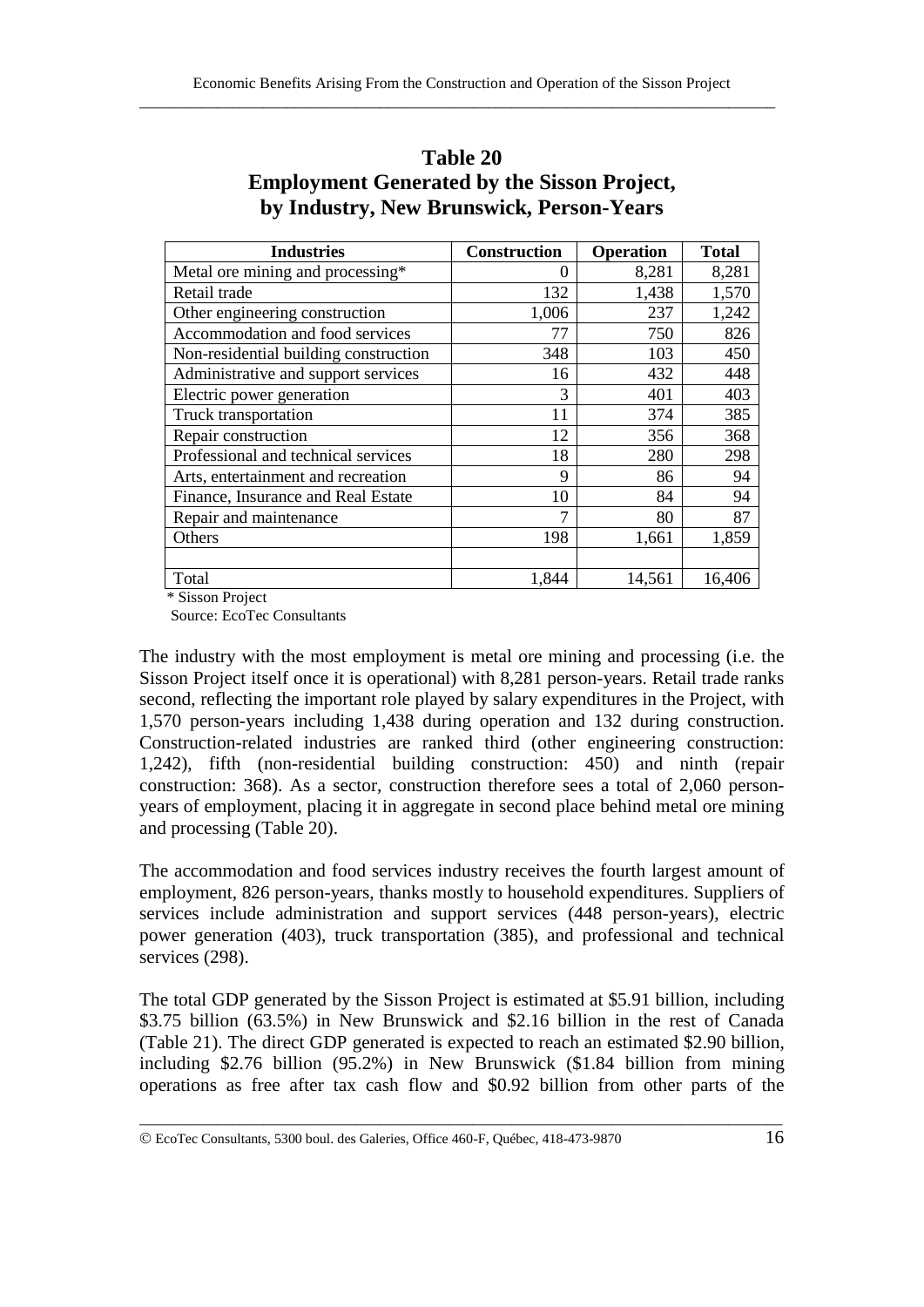provincial economy), while the indirect GDP generated is estimated at \$1.57 billion (\$474.4 million in New Brunswick) and induced GDP generated is expected to total \$1.44 billion (\$522.6 million in New Brunswick).

| Table 21                                                       |
|----------------------------------------------------------------|
| <b>Gross Domestic Product Generated by the Sisson Project,</b> |
| by Jurisdiction, \$ Million                                    |

|                     | <b>Direct</b> | <b>Indirect</b> | <b>Induced</b> | <b>Total</b> | $\frac{6}{6}$ | Household<br>Income |
|---------------------|---------------|-----------------|----------------|--------------|---------------|---------------------|
| New Brunswick       |               |                 |                |              |               |                     |
| Project Operations* | \$1,837.6     |                 |                | \$1,837.6    | 31.1%         |                     |
| Rest of Economy     | \$920.0       | \$474.4         | \$522.6        | \$1,917.0    | 32.4%         | \$1,324.2           |
| <b>Total GDP</b>    | \$2,757.6     | \$474.4         | \$522.6        | \$3,754.6    | 63.5%         | \$1,324.2           |
|                     |               |                 |                |              |               |                     |
| <b>Ouebec</b>       | \$106.2       | \$436.2         | \$351.4        | \$893.8      | 15.1%         | \$469.5             |
| Ontario             | \$36.3        | \$413.1         | \$386.4        | \$835.9      | 14.1%         | \$487.3             |
| Other provinces     | \$3.3         | \$247.5         | \$175.6        | \$426.4      | 7.2%          | \$203.1             |
|                     |               |                 |                |              |               |                     |
| Total               | \$2,903.4     | \$1,571.2       | \$1,436.1      | \$5,910.7    | 100.0%        | \$2,484.1           |

\* Free After Tax Cash Flow from project

Source: EcoTec Consultants

The total Project-related income (composed of wages and salaries, benefits and revenues of unincorporated businesses) of New Brunswick households is estimated at \$1.32 billion. The household income accruing in the rest of Canada totals \$1.16 billion, and thus the total for the whole country is \$2.48 billion.

The federal and provincial government revenues arising from the Project are expected to total \$1.78 billion (Table 22 and Figure 1). The tax revenues received by the Government of New Brunswick are estimated at \$742.9 million, including \$525.2 million from Project operations and \$217.7 million from other sources of fiscal revenues. The Government of Canada is expected to collect \$765.6 million, including \$367.5 million from Project operations at Sisson. Other provincial and territorial governments are expected to share \$272.9 million.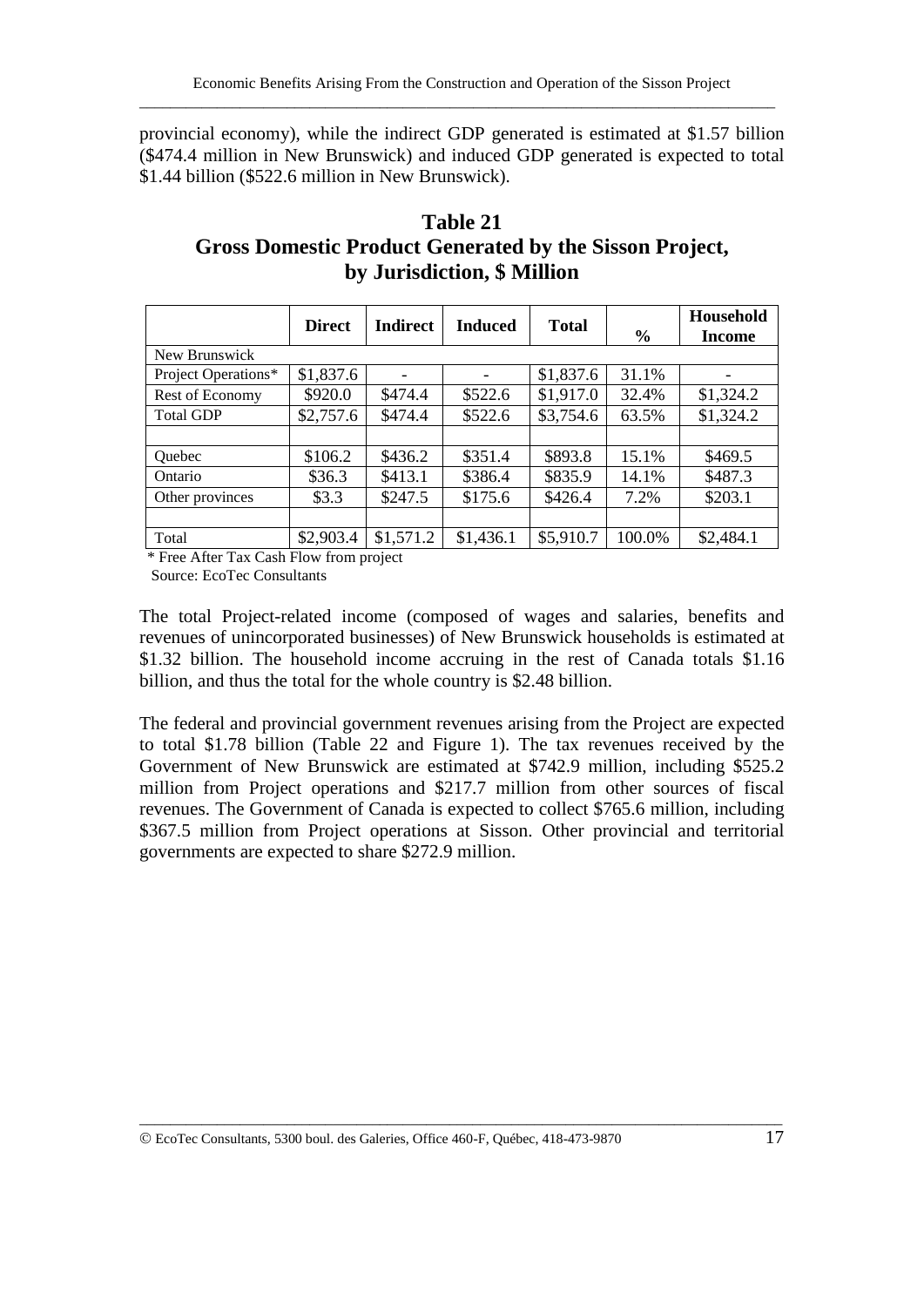## **Table 22 Tax Revenues Generated by the Sisson Project, by Jurisdiction, \$ Million**

|                                       | <b>Revenues from</b><br><b>Mining Operations</b> | <b>Other</b><br><b>Tax Revenues</b> | <b>Total</b> | $\frac{0}{0}$ |
|---------------------------------------|--------------------------------------------------|-------------------------------------|--------------|---------------|
|                                       |                                                  |                                     |              |               |
| Government of New<br><b>Brunswick</b> | \$525.2                                          | \$217.7                             | \$742.9      | 41.7%         |
|                                       |                                                  |                                     |              |               |
| Government of Canada                  | \$367.5                                          | \$398.1                             | \$765.6      | 43.0%         |
|                                       |                                                  |                                     |              |               |
| Other provinces and<br>territories    |                                                  | \$272.9                             | \$272.9      | 15.3%         |
|                                       |                                                  |                                     |              |               |
| Total                                 | \$892.7                                          | \$888.7                             | \$1,781.3    | 100.0%        |

Source: Northcliff Resources and EcoTec Consultants





Source: EcoTec Consultants

Table 23 shows how the benefits generated by the Sisson Project are expected to flow from year to year in the New Brunswick economy. Project-related employment is expected to peak at 983 person-years (i.e. the equivalent of 983 full-time jobs) in Year -1. The GDP will peak at \$257.8 million in Year 3 of production with provincial tax revenues peaking in Year 5 at \$44.6 million.

EcoTec Consultants, 5300 boul. des Galeries, Office 460-F, Québec, 418-473-9870 18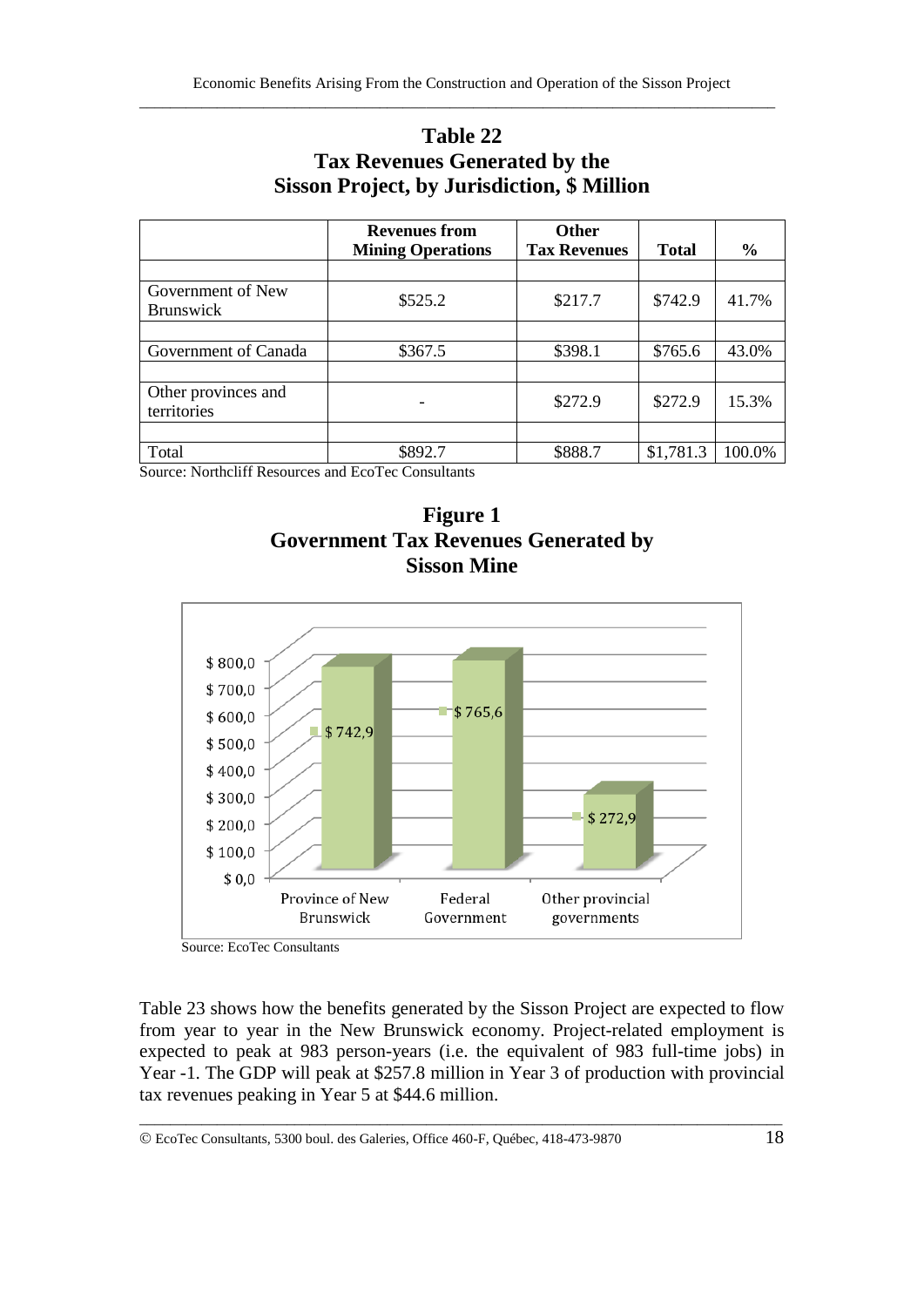|                |                   |             | <b>GDP</b>            |              | <b>Provincial Tax Revenues</b> |                               |              |  |
|----------------|-------------------|-------------|-----------------------|--------------|--------------------------------|-------------------------------|--------------|--|
| Years          | <b>Employment</b> | Project     | <b>Rest of</b>        |              | Project                        | Other                         |              |  |
|                |                   | Operations* | the<br><b>Economy</b> | <b>Total</b> | <b>Operations</b>              | <b>Tax</b><br><b>Revenues</b> | <b>Total</b> |  |
| $-2$           | 504               | $-$ \$225.6 | \$46.7                | $-$178.9$    | $\overline{\phantom{a}}$       | \$4.8                         | \$4.8        |  |
| $-1$           | 983               | $-$ \$329.8 | \$90.6                | $-$ \$239.2  |                                | \$10.9                        | \$10.9       |  |
| $\mathbf{1}$   | 506               | $- $70.8$   | \$55.7                | $-$15.0$     | $\frac{1}{2}$                  | \$7.7                         | \$7.7        |  |
| $\mathbf{2}$   | 479               | \$182.0     | \$56.6                | \$238.7      | \$11.3                         | \$7.6                         | \$18.9       |  |
| 3              | 479               | \$199.6     | \$58.1                | \$257.8      | \$21.4                         | \$7.8                         | \$29.2       |  |
| $\overline{4}$ | 498               | \$179.5     | \$59.9                | \$239.4      | \$17.5                         | \$8.0                         | \$25.5       |  |
| 5              | 525               | \$130.5     | \$63.2                | \$193.6      | \$36.1                         | \$8.5                         | \$44.6       |  |
| 6              | 561               | \$82.6      | \$66.8                | \$149.4      | \$13.0                         | \$5.9                         | \$18.9       |  |
| $\tau$         | 579               | \$102.7     | \$69.2                | \$171.9      | \$28.8                         | \$6.2\$                       | \$35.0       |  |
| $\overline{8}$ | 578               | \$125.0     | \$69.9                | \$195.0      | \$33.4                         | \$6.2\$                       | \$39.6       |  |
| 9              | 580               | \$126.7     | \$69.6                | \$196.3      | \$34.3                         | \$6.2\$                       | \$40.5       |  |
| 10             | 613               | \$67.9      | \$70.9                | \$138.7      | \$11.2                         | \$6.4                         | \$17.7       |  |
| 11             | 489               | \$68.8      | \$62.4                | \$131.2      | \$15.2                         | \$8.6                         | \$23.8       |  |
| 12             | 530               | \$69.6      | \$64.6                | \$134.2      | \$13.7                         | \$8.6                         | \$22.3       |  |
| 13             | 537               | \$76.1      | \$65.9                | \$142.1      | \$15.4                         | \$8.8                         | \$24.2       |  |
| 14             | 537               | \$83.5      | \$65.2                | \$148.7      | \$18.4                         | \$8.7                         | \$27.1       |  |
| 15             | 558               | \$74.4      | \$67.0                | \$141.4      | \$19.0                         | \$9.0                         | \$27.9       |  |
| 16             | 579               | \$66.2      | \$69.4                | \$135.6      | \$14.5                         | \$6.2\$                       | \$20.7       |  |
| 17             | 585               | \$75.3      | \$69.9                | \$145.2      | \$16.4                         | \$6.3                         | \$22.6       |  |
| 18             | 589               | \$71.2      | \$70.7                | \$141.9      | \$15.3                         | \$6.3\$                       | \$21.6       |  |
| 19             | 589               | \$61.6      | \$70.9                | \$132.5      | \$12.5                         | \$6.3\$                       | \$18.8       |  |
| 20             | 591               | \$65.0      | \$69.9                | \$134.9      | \$15.9                         | \$6.3\$                       | \$22.2       |  |
| 21             | 492               | \$29.1      | \$61.7                | \$90.7       | \$5.9                          | \$8.4                         | \$14.3       |  |
| 22             | 518               | \$53.7      | \$63.9                | \$117.5      | \$15.9                         | \$8.5                         | \$24.4       |  |
| 23             | 537               | \$76.0      | \$64.8                | \$140.8      | \$24.9                         | \$8.7                         | \$33.6       |  |
| 24             | 541               | \$79.8      | \$65.3                | \$145.0      | \$24.1                         | \$8.7                         | \$32.8       |  |
| 25             | 540               | \$83.4      | \$63.5                | \$146.9      | \$27.6                         | \$8.5                         | \$36.1       |  |
| 26             | 538               | \$96.4      | \$63.1                | \$159.6      | \$33.2                         | \$5.6                         | \$38.7       |  |
| 27             | 539               | \$137.2     | \$60.0                | \$197.2      | \$30.3                         | \$5.4                         | \$35.7       |  |
| 28             | 157               | \$0.0       | \$15.0                | \$15.0       | \$0.0\$                        | \$1.9                         | \$1.9        |  |
| 29             | 49                | \$0.0       | \$4.5                 | \$4.5        | \$0.0                          | \$0.6                         | \$0.6        |  |
| 30             | 16                | \$0.0       | \$1.5                 | \$1.5        | \$0.0                          | \$0.2\$                       | \$0.2        |  |
| 31             | 5                 | \$0.0       | \$0.5                 | \$0.5        | \$0.0                          | \$0.1                         | \$0.1        |  |
| 32             | $\overline{2}$    | \$0.0       | \$0.2\$               | \$0.2\$      | \$0.0                          | \$0.0                         | \$0.0        |  |
| 33             | $\mathbf{1}$      | \$0.0       | \$0.1                 | \$0.1        | \$0.0                          | \$0.0                         | \$0.0        |  |
| Total          | 16,404            | \$1,837.6   | \$1,916.9             | \$3,754.5    | \$525.2                        | \$217.7                       | \$742.9      |  |

## **Table 23 Economic Benefits Generated by Year in New Brunswick by the Sisson Project, Person-Years and \$ Million**

Source: EcoTec Consultants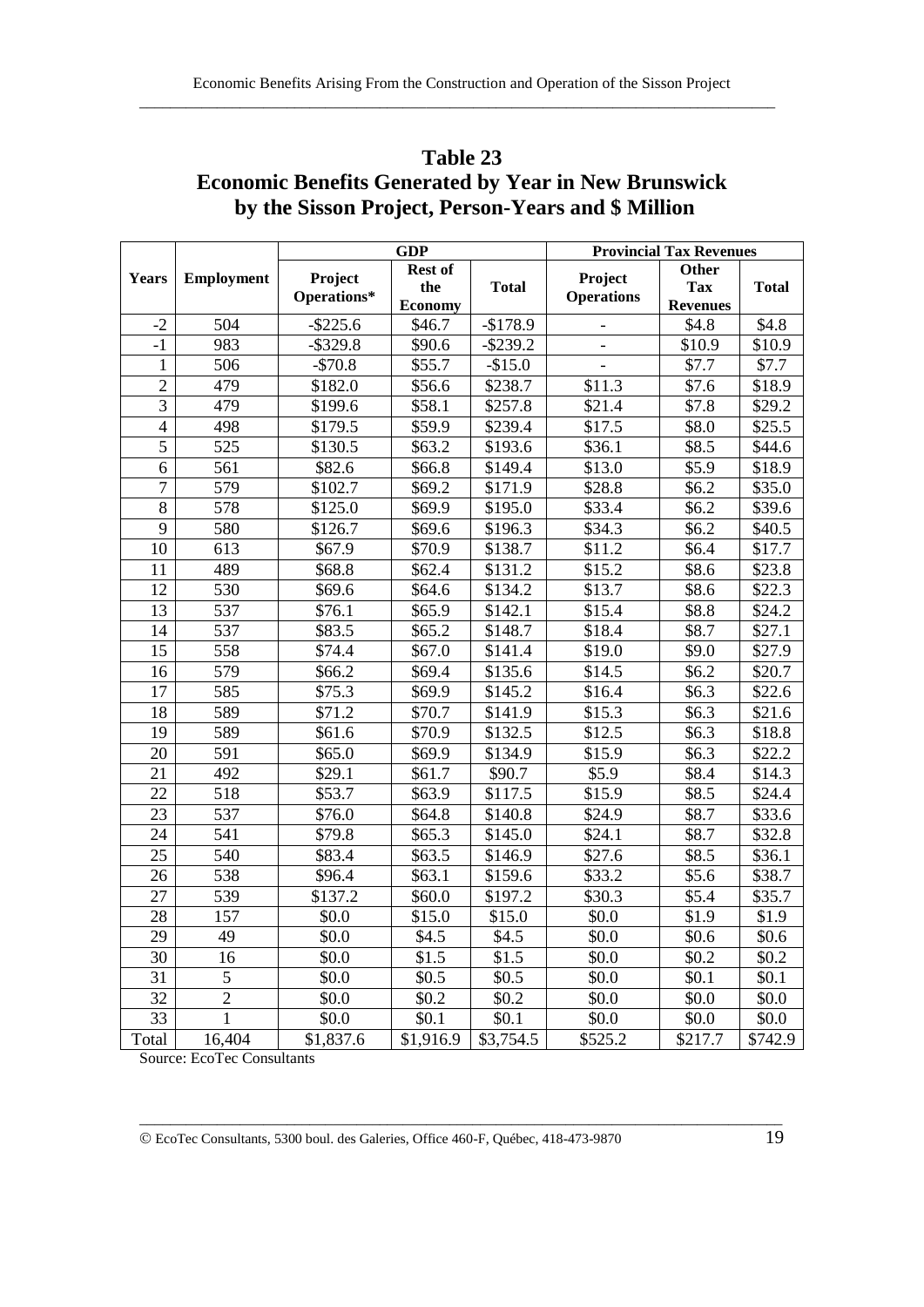# **CONCLUSION**

The Sisson Project represents a major investment in New Brunswick that will provide economic benefits for about 29 years. The Project is a good match for the New Brunswick economy and will provide substantial benefits for the province and Canada as a whole.

Within New Brunswick, the labour market situation is favourable for the Sisson Project. There are unemployed workers in occupations required for the Project, and labour force mobility within the province is high with workers willing to commute, daily or weekly, to where employment is available. Finally, the provincial economy is diversified and has the depth and breadth to provide a significant portion of goods and services required by the Project.

EcoTec Consultants, 5300 boul. des Galeries, Office 460-F, Québec, 418-473-9870 20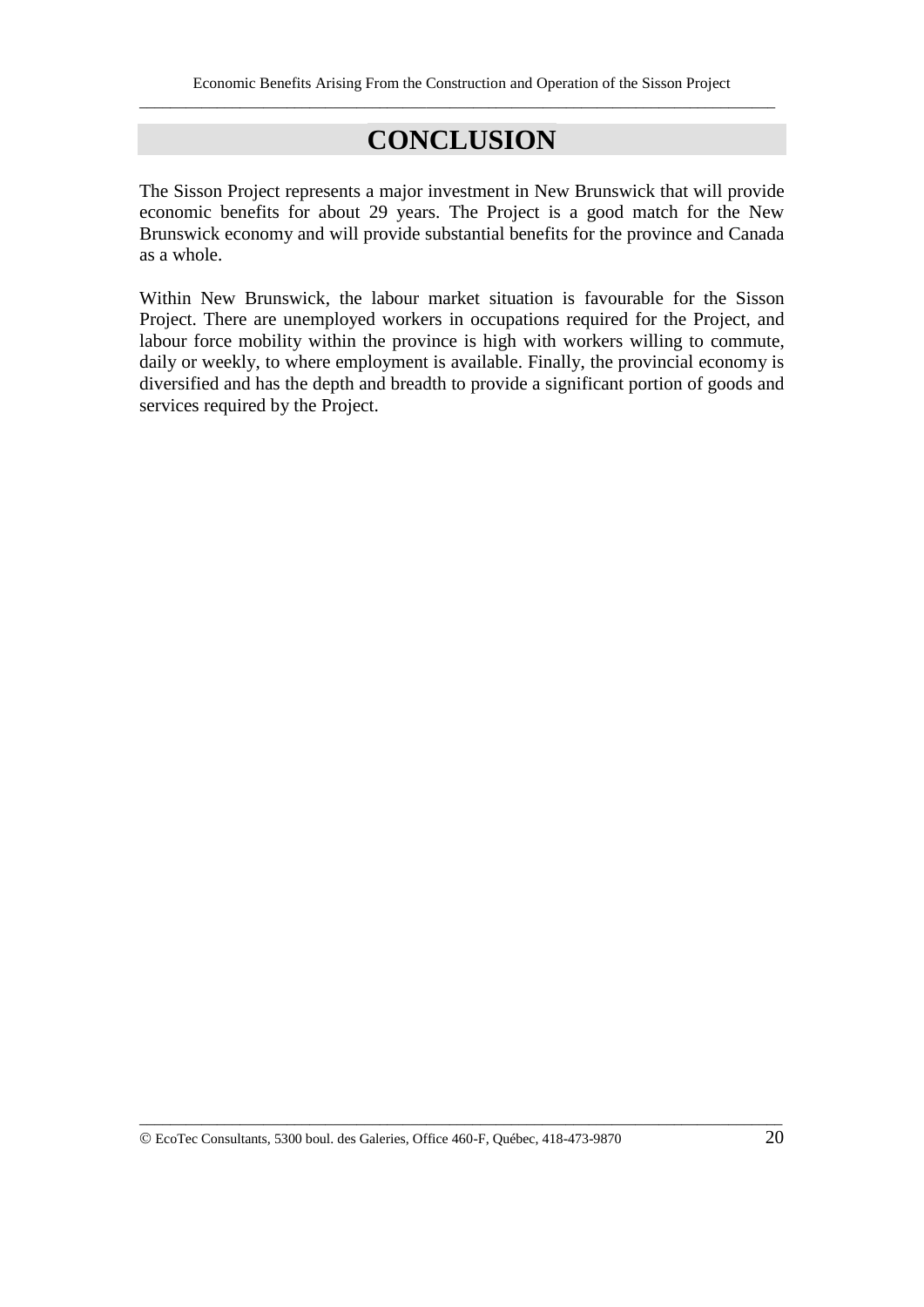# **ANNEX A – Economic Impact Model**

The economic benefits generated by the construction, operation and closure of the Sisson Project have been calculated using an economic impact model developed by EcoTec Consultants and peer-reviewed by Wade Locke Economic Consulting. This model is dynamic and is based on an Input-Output algorithm core supplemented by econometric modules. All data used in the impact model come from either Statistics Canada or the Canada Revenue Agency.

Input-Output (IO) models are widely used to calculate economic impacts throughout Canada. These models provide a fairly accurate representation of the national, provincial or regional economy. By following the path taken by the Project's expenditures throughout the economy, IO models are able to estimate total sales and employment by industry as well as government tax revenues. These models have been used across Canada over the last 30 years to estimate economic benefits for a wide range of impact scenarios. They have been used extensively to estimate the economic impacts of the existing mines and mining projects.

This model is unique in that it uses sales-employment elasticities to deal with a significant drawback of ordinary input-output models: their linearity. For example, a doubling of sales at a retail store will always translate into a doubling of employment. This leads to a significant overestimation of employment created by a given project. EcoTec's model uses coefficients to take into account the fact that most industries will not increase their workforce at the exact same pace as sales. For example, an industry may have a sales-employment elasticity of 0.7, which means that every one percent increase in sales results in an employment increase of 0.7%. Hence, by reducing somewhat employment estimates, EcoTec's model provides a much more realistic picture of employment creation.

Before discussing in more details the model used to calculate the impacts, it is useful to go over the definition of a few terms used in this document.

#### **Direct Impacts**

In the case of a Project's expenditures, direct economic impacts refer to the employees of the construction firms working on the Project site (for construction phase) or the employees working at the Project once it is operational (operation).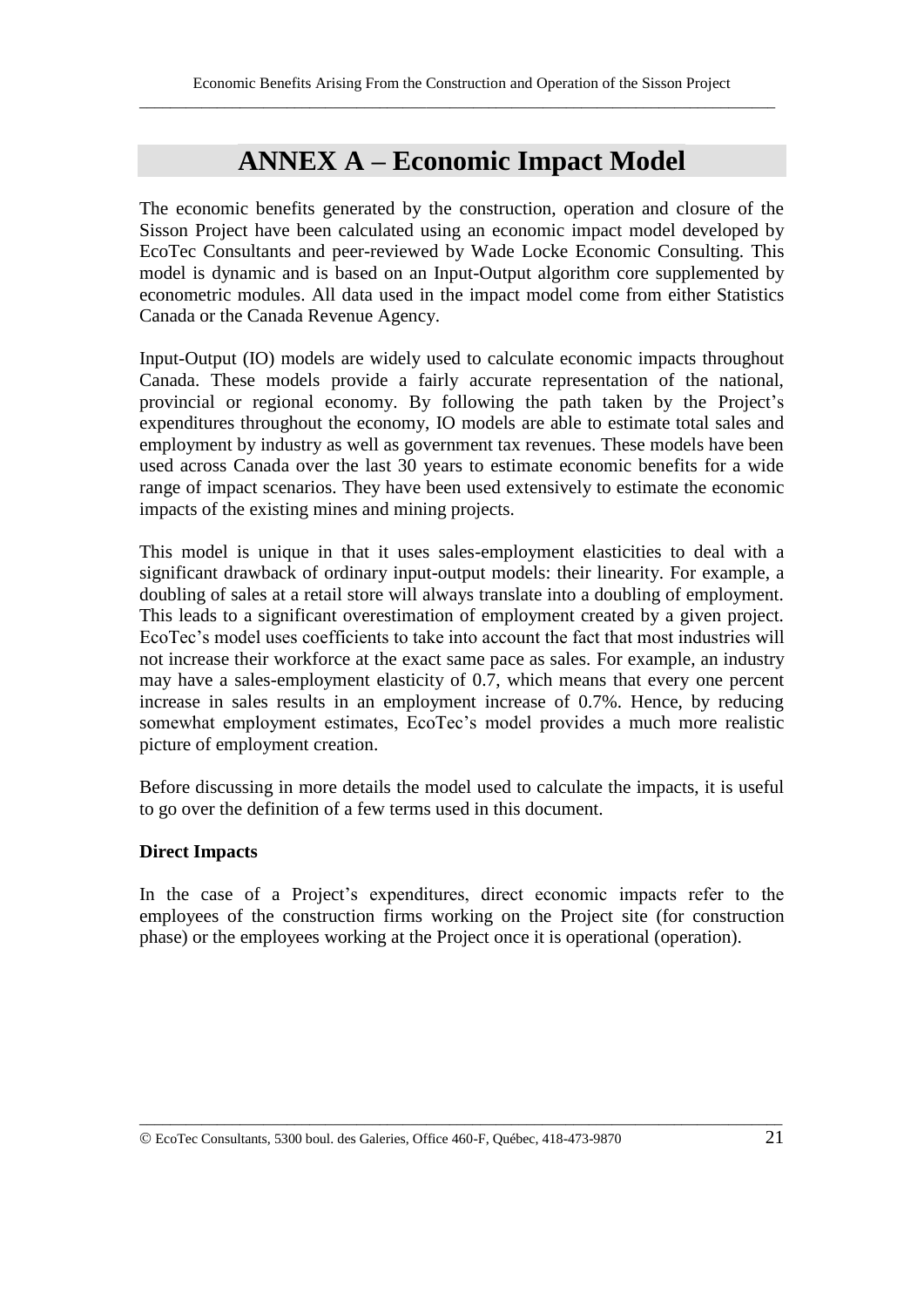#### **Indirect Impacts**

The indirect impacts are essentially the suppliers for the Project who do not work onsite. For example, a concrete plant providing truckloads of ready-mix concrete to build foundations for buildings at the Project site. Indirect impacts also encompass the suppliers of that concrete plant and the suppliers of those suppliers, etc. Hence, they include the sales and employment of firms providing fuel, repairs, etc. to the concrete plant. As a whole, indirect impacts represent the total economic benefits of business to business purchases.

#### **Induced Impacts: Consumer Expenditures**

Induced economic impacts are generated by the consumer expenditures of employees of all the firms that benefited from the direct and induced impacts. Since consumer expenditures represent over 60% of the Gross Domestic Product, it is essential to have an accurate assessment of the induced impacts in order to fully comprehend the overall economic benefits generated by the Project. This is especially true for an industry such as mining where relatively high wages and salaries levels lead to a corresponding level of household expenditures.

In order to ensure that induced impacts are not overestimated, a number of steps are taken, including:

- $\triangleright$  Subtracting both federal and provincial income tax from earned income before the households are allowed to spend the money in the economy; and
- $\triangleright$  Subtracting all employee contributions to Employment Insurance, pension funds and RRSP, etc.

#### **Gross Domestic Product (GDP) and Sales**

The Gross Domestic Product (GDP) is the measure, in dollars, of the total production in a given economy. The impact statistics on GDP shown in this report include the following elements:

- $\triangleright$  Indirect taxes on goods and services, such as the HST;
- $\triangleright$  Indirect taxes on production, such as excise taxes on alcohol and tobacco;

- $\triangleright$  Subsidies to businesses, including to the agriculture sector;
- $\triangleright$  Wages and salaries;
- EcoTec Consultants, 5300 boul. des Galeries, Office 460-F, Québec, 418-473-9870 22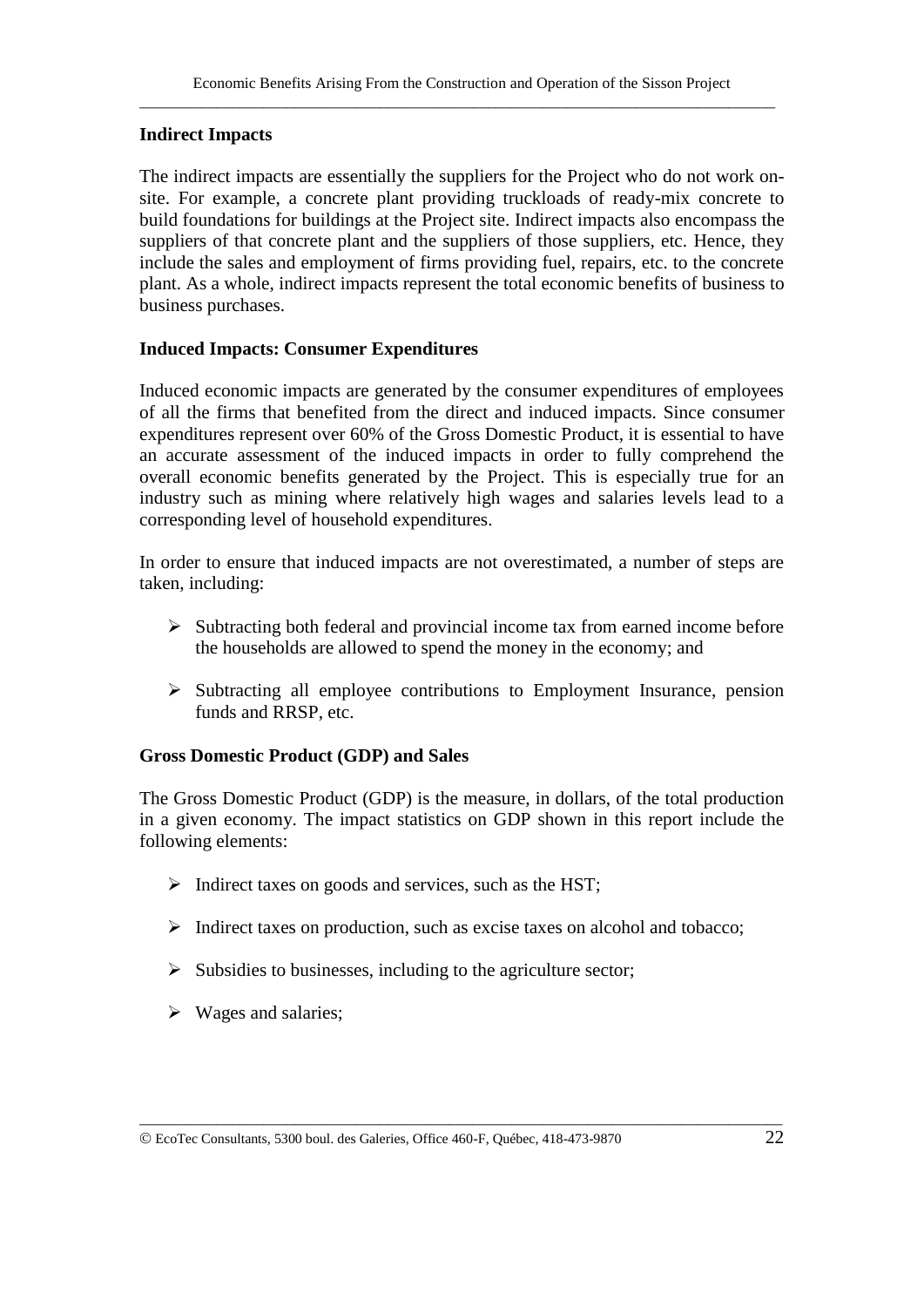- $\triangleright$  Supplementary Labour Income: Employer's contributions for Employment Insurance, Canada Pension Plan, private pension plans, medical and dental plans, etc.;
- Revenues of unincorporated businesses (professionals, home-based businesses, etc.); and
- $\triangleright$  Profits and depreciation allowance for incorporated firms.

#### **Interprovincial Model**

An economic impact simulation starts with a vector of expenditures by goods and services for either construction or operation (salaries, machinery, steel, etc.). The maximum number of types of goods and services in the model is 469. The first iteration (round of expenditures) of the main algorithm starts with the calculation of imports from other countries as well as from each of the other nine provinces. These imports are subtracted from the initial vector of expenditures to ensure that only goods and services purchased AND made in New Brunswick are kept in the province by the model. Then, the model determines which industries will produce the goods and services purchased in New Brunswick to either build or operate the Project. Therefore, the model will effectively provide an estimate of sales by industry.

Using the figures of sales by industry, the model will identify the GDP components and calculate employment by industry. Finally, provincial and federal tax revenues are calculated for four major categories of tax revenues: personal income tax, sales tax, other indirect taxes and tax on corporate profits.

The second round of expenditures identifies the suppliers of industries which benefited from construction or operating expenditures. For example, shops that provide repair services for machinery and equipment. During the third round of expenditures, suppliers to the suppliers will benefit from purchases such as electricity to provide power to the repair shops. At each round of expenditures, the amount of money that remains in the economy is reduced by three main factors: imports of goods and services from other countries and other provinces, taxes collected by governments and household's savings. The model iterates until all initial expenditures are reduced to zero.

EcoTec Consultants, 5300 boul. des Galeries, Office 460-F, Québec, 418-473-9870 23